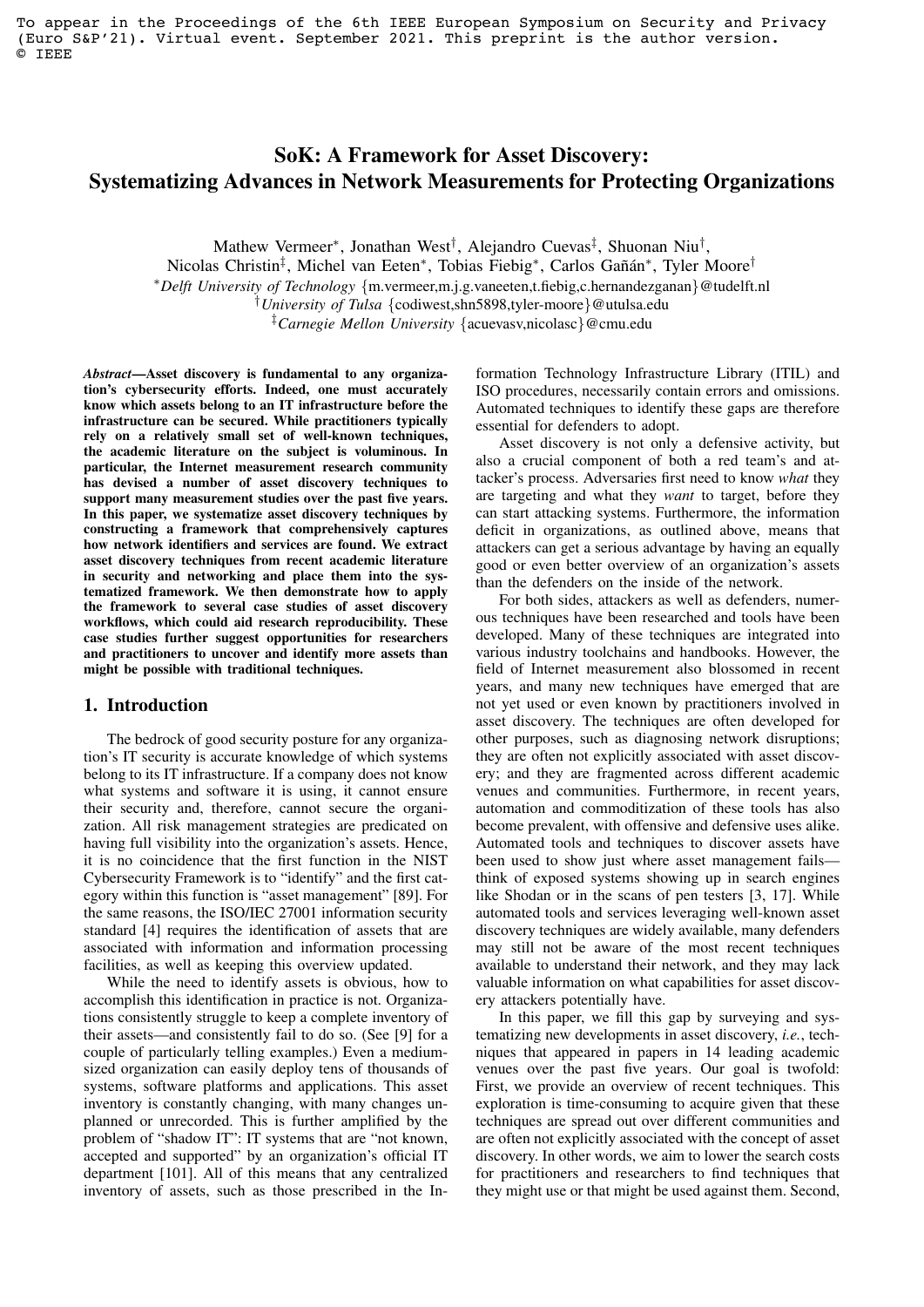we provide a systematization of asset discovery techniques that illustrate how the different techniques can be chained to each other for the development of toolchains. One technique's outputs are another technique's inputs. We frequently also observe loops, in which an initial seed of assets is snowballed into an expanded set, which can then become the seed for the next cycle.

The objectives of the asset discovery process determine how to select and combine various techniques. These objectives will vary across the use cases of system administrators, security officers, red-teams, and actuaries. A pentester might only need to opportunistically discover a few vulnerable assets, preferably via passive techniques, to gain a foothold in the target organization. A system administrator, on the other hand, needs to find all Internetreachable systems in order to secure them and has no reason to avoid active techniques. An actuary, determining the risk exposure of a potential cyberinsurance customer, needs a discovery toolchain that can measure assets' footprints reliably and consistently across large numbers of organizations and can therefore not rely on including the inside knowledge of system administrators in these organization. One key aim of our systematization is to support professionals in these use cases to improve their asset discovery processes.

We scope our work in two key ways. First, as mentioned above, we focus on the Internet measurement techniques that are reported on in the last five years (2015– 2019) in 14 academic venues. We therefore focus on techniques utilized in recent work. These methods are often novel, but not always: if an older, more established technique is still valuable, it could be utilized by the authors. Often, while asset identification is required to complete the research, the paper's novelty lies elsewhere. Hence, while we do not completely catalog all asset identification techniques, we do comprehensively identify how asset identification is being carried out by researchers today. The scoping around Internet-based techniques also means that we focus on active measurement techniques, *i.e.*, we exclude passive techniques that require a privileged vantage point inside a network. This corresponds to our goal of providing a comprehensive document for red-team members during engagements, and a selection of techniques for organizations to understand the capabilities and visibility outsiders can gain on their network.

We provide the following contributions:

- We develop a framework that systematizes asset discovery techniques.
- We comprehensively survey asset discovery techniques extracted from academic literature published in top networking and security conferences, as well as related venues, and map these techniques onto the framework.
- We demonstrate how the framework can be used to construct workflows where techniques can be chained together for asset discovery use cases.

Structure: We introduce our framework, important terminology, and our literature search and systematization Methodology in Section [2.1.](#page-1-0) Subsequently we present our results in Section [3,](#page-3-0) and illustrate our findings with case studies in Section [4.](#page-10-0) Finally, we discuss our findings and conclude in Section [5.](#page-11-0)

### 2. Systematization Methodology

In this section, we first define the necessary terminology and processes to delineate the scope of our subsequent literature review. Our definitions include what we consider an asset, what it means to *discover* an asset, and what the formal meta-process of discovering an asset looks like. Next, we describe our literature review methodology and the steps we took to conduct the survey presented in this work. Finally, we conclude the section by introducing the notation we use for presenting the results of our survey.

#### <span id="page-1-0"></span>2.1. Terms and Definitions

Assets The first item to define is the meaning of *asset*. When we turn to existing standardization frameworks for a clear definition, we find that ISO/IEC 27001 in its 2005 revision defines asset very broadly as *"anything that has value to the organization."* Similarly, the NIST framework regards as assets both hardware (*"ID.AM-1: physical devices and systems within the organization"*) and software (*"ID.AM-2: software platforms and applications"*) [\[89\]](#page-15-0). These two definitions take two very different perspectives on the term "asset": The NIST framework focuses on "hard" assets, *i.e.*, physical devices, systems, software platforms and applications. Conversely, the ISO/IEC definition also includes "soft" assets, such as information pertaining to the employees of an organization like job titles and email addresses, or business and financial information. As our survey focuses on external *network* measurements and new techniques to identify publicly-visible IT assets, we adopt and rephrase the definition of NIST:

*Definition 1.* We consider as assets: (i) all *network identifiers*, *e.g.*, addresses, FQDNs, and contents of DNS zones, and (ii) the *network services* reachable via these network identifiers, defined by the protocol they are implementing, and any information they provide upon initial connect in their banners, *e.g.*, implementation names and version numbers.

We specifically consider as out-of-scope inferred properties of these assets, *e.g.*, whether a certain network service is vulnerable to an exploit (either based on reasoning about the version number or attempting the exploit), inferring whether multiple network identifiers point to the same physical or logical host, or whether multiple discovered network services constitute a joint application service.

Asset Discovery Next, we define asset *discovery*.

*Definition 2.* The discovery of an asset means that the existence of an asset associated with a specific organization becomes, for the first time, known to an entity.

This entails that the entity which discovers an asset has not been aware of its existence, and that the discovery of an asset is independent of third parties knowing about the asset prior to the discovery process.

Bootstrapping Next, the issue of asset discovery leads to the question of *whose* assets are to be discovered. Going from our definition of discovery, we want to discover assets that belong to *specific* entities. Depending on the asset discovery technique used, it might be necessary to first manually discover and select assets connected to an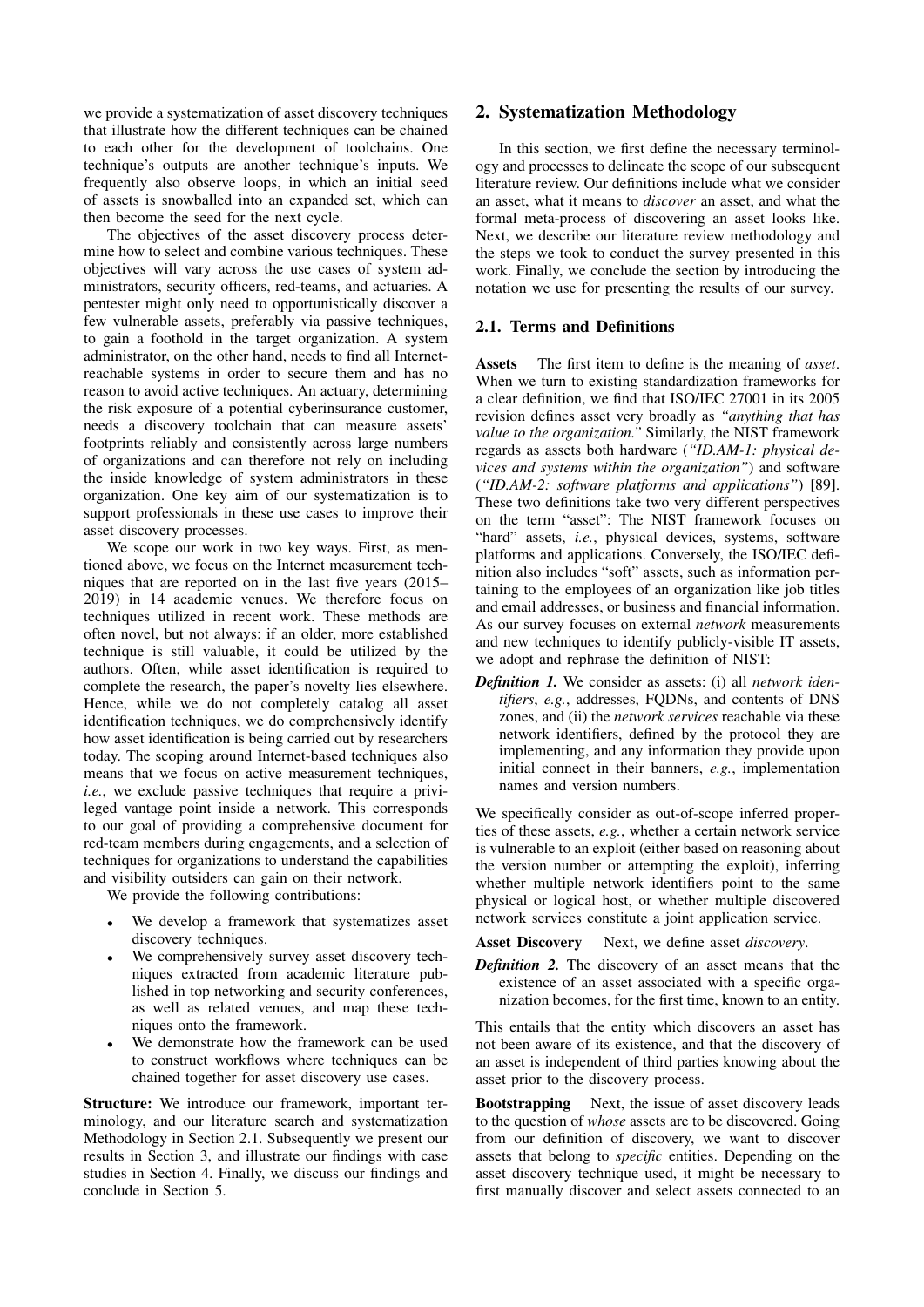entity, before the technique can be applied. We call this step "bootstrapping" and define it as follows:

*Definition 3.* Bootstrapping is the process of obtaining the initial seed of information that the asset discovery techniques require as input to discover assets.

The information selected in the bootstrapping stage differs depending on the objective. For penetration tests or network monitoring, one searches a specific organization's assets. For benchmarking, risk profiling or risk prediction, the process might focus on the assets of a whole sector or group of organizations. In general and especially for adversarial asset discovery, the discoverer does not know a company's address space in advance Even in the case of pen-testing, the organization might not have a complete understanding of all addresses where assets reside, because of shadow IT, outsourcing and cloud infrastructure.

Starting with network addresses is a common, but certainly not the only, technique for bootstrapping. It is relatively straightforward, as the organization name can be fed into common search engines and databases that associate it with the addresses and networks registered by the organization. Examples are querying databases that contain WHOIS, BGP [\[70,](#page-15-2) [78\]](#page-15-3) or passive DNS [\[117\]](#page-16-0) data for the relevant strings. Another example is using a general search engine to find web domains containing an organizations name [\[78\]](#page-15-3). Along the same lines, one can search for specific strings in databases of SSL/TLS certificates, as Bonkoski et al. do, to extract relevant domain names [\[18\]](#page-13-4). In case of a correct match, the certificate will contain domain name information on the organization of interest.

Bootstrapping techniques using string matching have to contend with incorrect identification. Organizations names might not be unique, or overlap with other names. A match of the name with a WHOIS record might thus incorrectly attribute the IP range of a similarly-named organization to an organization in the asset discovery scope. At the same time, an organization could own several network identifiers that cannot be matched with their name. This, for example, occurs during mergers and acquisitions, when IP ranges that used to belong to an acquired entity are still registered under the old name. Depending on the use case for asset discovery, different strategies are needed to deal with incorrect identification. We will discuss these in Section [4.](#page-10-0)

The asset discovery process Finally, from our definition of assets, discovery, the initial bootstrapping step, and the premise of asset discovery via external measurement, we arrive at a model for the formal asset discovery process, shown in Figure [1:](#page-2-0)

*Definition 4.* The general asset discovery process consists of an initial bootstrapping process, feeding network identifiers into a recursive process to discover more network identifiers (to be fed back into the process) and network services associated with these identifiers.

The initial discovery of network identifiers is restricted to the organization of which assets should be discovered (0), which may then yield further associated network identifiers for investigation (1). The discovery of network services associated with network identifiers (2) is straightforward, *i.e.*, one just checks for open ports



<span id="page-2-0"></span>Figure 1. Framework for asset identification techniques. Each arrow represents a set of discovery techniques. We highlight the scope of our work with the red dotted line. The inference of software vulnerabilities, either by directly testing for them or by inferring them from version numbers, is the next step after asset discovery and explicitly out of scope for our survey. See Table [1](#page-2-1) for examples for network identifiers and services.

<span id="page-2-1"></span>TABLE 1. EXAMPLES FOR "NETWORK IDENTIFIERS" AND "NETWORK SERVICES" IN FIGURE [1](#page-2-0) ENCOUNTERED DURING OUR LITERATURE SURVEY. WHILE THE LIST OF NETWORK IDENTIFIERS IS EXHAUSTIVE, THE LIST OF NETWORK SERVICES IS NOT. THE LIST ONLY CONTAINS THE NETWORK SERVICES THAT ARE EXPLICITLY MENTIONED IN THE LITERATURE.

| <b>Network identifiers</b> | <b>Network services</b> |
|----------------------------|-------------------------|
| IPv4 address               | Web server              |
| IPv6 address               | Name server             |
| Domain and subdomain       | Proxy server            |
| Autonomous System          | Mail server             |
| BGP prefix                 | SSH server              |
| IPv4 prefix                | <b>FTP</b> server       |
| IPv6 prefix                | Cryptocurrency clients  |
|                            | <b>VPN</b>              |
|                            | Honeypot                |
|                            | CMS services            |
|                            |                         |

on the network address (if the identifier is an address) or resolves the identifier to a network address and then checks for open ports. In addition to basic information on the network service, the banners of the detected open ports may then reveal further network identifiers (3) or further network services (4). As per our asset definition above, we explicitly leave out-of-scope the discovery of known software vulnerabilities in discovered network services.

#### 2.2. Literature Search Process

Based on our earlier definition of assets, and the asset discovery process, we can now search the scientific literature for methods and techniques informing or enabling the asset discovery process. We scope our literature search to the major publication venues of Computer Security, Network Measurement, and Network Operations from the past five years (*i.e.*, 2015–2019).

Initially, four of the co-authors independently investigated 940 papers from five years of a leading security conference, ACM CCS, and a leading networking conference, ACM IMC. The researchers were tasked to identify papers that performed asset discovery. They then sought consensus by discussing conflicts, i.e., papers not included or excluded by all researchers. Because our research setting focused on achieving consensus, we opted to not explicitly calculate intercoder reliability, consistent with the recommendations of McDonald et al. [\[83\]](#page-15-4).

Using the 32 selected papers, the entire team identified criteria for what constitutes asset discovery, and hence the exclusion and inclusion of papers, and applied those criteria to the remaining venues indicated in Table [2.](#page-3-1) We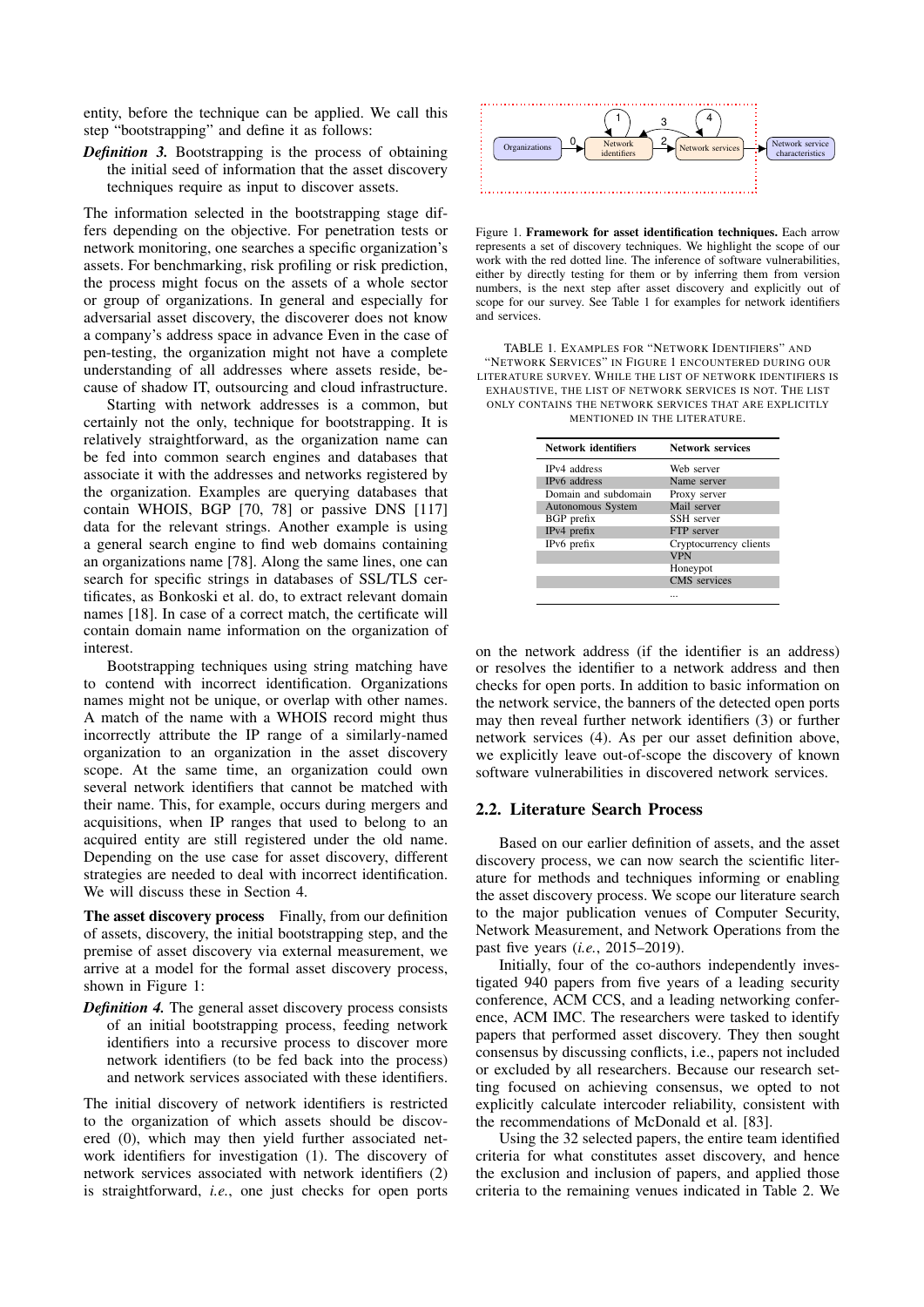<span id="page-3-1"></span>TABLE 2. OVERVIEW OF THE 93 PAPERS WE SELECTED FROM SIX MAJOR SECURITY AND SEVEN NETWORKING VENUES ANALYZED DURING THE LITERATURE SURVEY. IEEE/IFIP NOMS ONLY TAKES PLACE EVERY SECOND YEAR.

|                        | 2015   |                 | 2016   |                | 2017   |                 | 2018   |                | 2019                     | II                       | <b>Total</b> |                |
|------------------------|--------|-----------------|--------|----------------|--------|-----------------|--------|----------------|--------------------------|--------------------------|--------------|----------------|
| <b>Security</b>        | Papers | <b>Selected</b> | Papers | Selected       | Papers | <b>Selected</b> | Papers | Selected       | Papers                   | Selected                 | Papers       | Selected       |
| <b>ACM CCS</b>         | 128    | 6               | 137    | $\overline{c}$ | 151    | $\overline{c}$  | 134    | $\Omega$       | 177                      | $\overline{c}$           | 727          | 12             |
| <b>IEEE S&amp;P</b>    | 55     | $\Omega$        | 55     | $\mathbf{0}$   | 60     | $\mathbf{1}$    | 62     | $\overline{2}$ | 84                       | $\overline{0}$           | 316          | 3              |
| <b>ISOC NDSS</b>       | 51     | $\mathfrak{D}$  | 60     | 3              | 68     | $\Omega$        | 71     | $\Omega$       | 89                       | $\mathbf{1}$             | 339          | 6              |
| <b>USENIX Security</b> | 67     | 1               | 72     | $\overline{2}$ | 85     | $\overline{2}$  | 100    | $\overline{4}$ | 113                      | $\mathbf{1}$             | 437          | 10             |
| RAID                   | 28     | $\Omega$        | 21     | $\overline{2}$ | 21     | $\Omega$        | 32     | 1              | 37                       | 1                        | 139          | 4              |
| <b>IEEE/IFIP DSN</b>   | 75     | $\Omega$        | 65     | $\overline{2}$ | 80     | $\overline{1}$  | 62     | $\overline{4}$ | 54                       | $\mathbf{1}$             | 336          | 8              |
| <b>ACSAC</b>           | 48     | $\overline{0}$  | 48     | 3              | 48     | 1               | 60     | ſ              | 60                       | $\overline{0}$           | 264          | 5              |
| Networking             |        |                 |        |                |        |                 |        |                |                          |                          |              |                |
| <b>ACM SIGCOMM</b>     | 40     | $\Omega$        | 39     | $\overline{0}$ | 37     | $\Omega$        | 40     | 1              | 32                       | 1                        | 188          | $\overline{2}$ |
| <b>ACM IMC</b>         | 43     | $\overline{2}$  | 46     | 6              | 42     | 3               | 43     | 3              | 39                       | 6                        | 213          | 20             |
| <b>USENIX NSDI</b>     | 42     | $\overline{0}$  | 45     | $\overline{0}$ | 46     | 1               | 40     | $\overline{0}$ | 49                       | 1                        | 222          | $\overline{2}$ |
| <b>USENIX ATC</b>      | 47     | $\Omega$        | 47     | 1              | 60     | $\overline{0}$  | 76     | $\Omega$       | 71                       | $\Omega$                 | 301          | 1              |
| <b>IEEE/IFIP NOMS</b>  | -      | -               | 222    | $\overline{c}$ | -      | -               | 221    | $\Omega$       | $\overline{\phantom{a}}$ | $\overline{\phantom{a}}$ | 443          | $\overline{c}$ |
| PAM                    | 27     | $\overline{4}$  | 30     | 1              | 20     | $\overline{2}$  | 20     | 7              | 20                       | $\overline{0}$           | 117          | 14             |
| TMA                    | 16     | $\bf{0}$        | 16     | $\overline{c}$ | 29     | $\bf{0}$        | 34     | 1              | 35                       | 1                        | 130          | 4              |
| Total                  | 667    | 15              | 903    | 26             | 747    | 13              | 995    | 24             | 860                      | 15<br>Ш                  | 4,172        | 93             |

discarded papers clearly unrelated to the subject based on the papers' abstract. If the abstract and/or introduction of a paper indicated usage of an asset discovery process, we searched the rest of the sections. In cases where we did not find any asset discovery process, the paper was discarded.

In total, we found 93 papers that utilized asset discovery techniques. Notably, the venues from which we select most papers are PAM and ACM IMC. This aligns with our expectations, as both are venues focused on network measurements and novel measurement techniques. Other networking venues, as for example USENIX NSDI and ACM SIGCOMM saw generally fewer papers selected. This is related to those venues also featuring a major fraction of non-measurement networking papers, for example, high-performance networking related research. For security venues, the number of selected papers is again lower than for the purely network measurement focused venues. Again, this can be explained by the more diverse focus of these venues.

#### <span id="page-3-2"></span>2.3. Systematization Syntax and Structure

The papers that we select for the systematization contain tools or techniques that can be used for asset discovery. While some papers have an asset discovery tool or technique as the main contribution, many simply use discovery as a means to an end. To perform a meaningful systematization and comparison of techniques, we have to transform this heterogeneous body of literature to a uniform, comparable terminology.

We formalize each paper's contribution to asset identification by identifying the corresponding edge it represents in Figure [1.](#page-2-0) We base this on our definition of the general asset discovery process: all tools and techniques described in the selected papers work from an asset as input, be it a network identifier, or network service. This input is then used to execute any number of tasks, after which the tool or technique produces a certain output, which again is one or multiple assets. In general, these processes can be represented in the form, where # is the edge the process corresponds to:

| #: |                    | input asset $\implies$ discovery method $\implies$ output asset |
|----|--------------------|-----------------------------------------------------------------|
|    | network identifier | network identifier                                              |
|    | network service    | network service                                                 |

Take as an example the usage of zone walking to enumerate hosts in an IPv6 reverse DNS zone [\[20\]](#page-13-5). This methodology relies on looking up an IPv6 prefix for an organization and returns the zone's entries as output. Both of these assets are network identifiers, hence it corresponds to Edge 1 from Figure [1.](#page-2-0) In this case, the discovery method can be represented in the following form:

1: IPv6 prefix  $\Rightarrow$  NSEC3 zone walking  $\Rightarrow$  addresses.

Each paper can include one or more such instances of techniques. Similarly, a paper can also include an asset discovery technique that can be decomposed into multiple different ones, each corresponding to an edge in Figure [1.](#page-2-0) Each sub-technique that results from this decomposition is individually systematized. Tables [3](#page-4-0)[-6](#page-9-0) apply this syntax to all of the literature discussed in Section [3.](#page-3-0) This framework allows us to create a clear overview of different techniques in the literature, and perform meaningful comparisons between them. Furthermore, it enables the easy chaining of techniques, as well as identifying opportunities to combine techniques that have not yet been pursued.

### <span id="page-3-0"></span>3. Asset discovery

In this section we present the systematization of techniques for asset discovery based on the model illustrated in Figure [1.](#page-2-0) While many papers necessarily must first complete the bootstrapping step mapping organizations of interest to network identifiers indicated in Edge 0, this step is invariably application-specific. Hence, we focus the remaining discussion on the more generally applicable steps 1–4 involving the discovery of network identifiers and services. Each edge 1–4 is discussed in the respective subsections [3.](#page-3-0)1–4. The literature is summarized using the systematization syntax in Tables [3,](#page-4-0) [4,](#page-6-0) [5,](#page-9-1) and [6,](#page-9-0) which is discussed in Section [3.5.](#page-9-2)

# 3.1. Discovering Network Identifiers from Network Identifiers – Edge (1)

Network identifiers signal the exposure of a company network. As such, a great part of the recent research has focused on developing new methods or extending wellknown techniques to discover resources. We first discuss techniques that use known network identifiers to discover previously unknown identifiers. We group the techniques by the input asset, since they are each processed differently. We will first discuss methods that use domain names as an input, which are primarily concerned with DNS and passive DNS, as well as complications that arise due to the use of Cloud-based Security Providers. Next, we explain how onion URLs are processed differently than domains and IP addresses to discover network identifiers. We then examine efforts using IP addresses (v4 and v6) as input, which integrate closely with that of BGP prefixes, Autonomous System Numbers (ASNs), and the tools and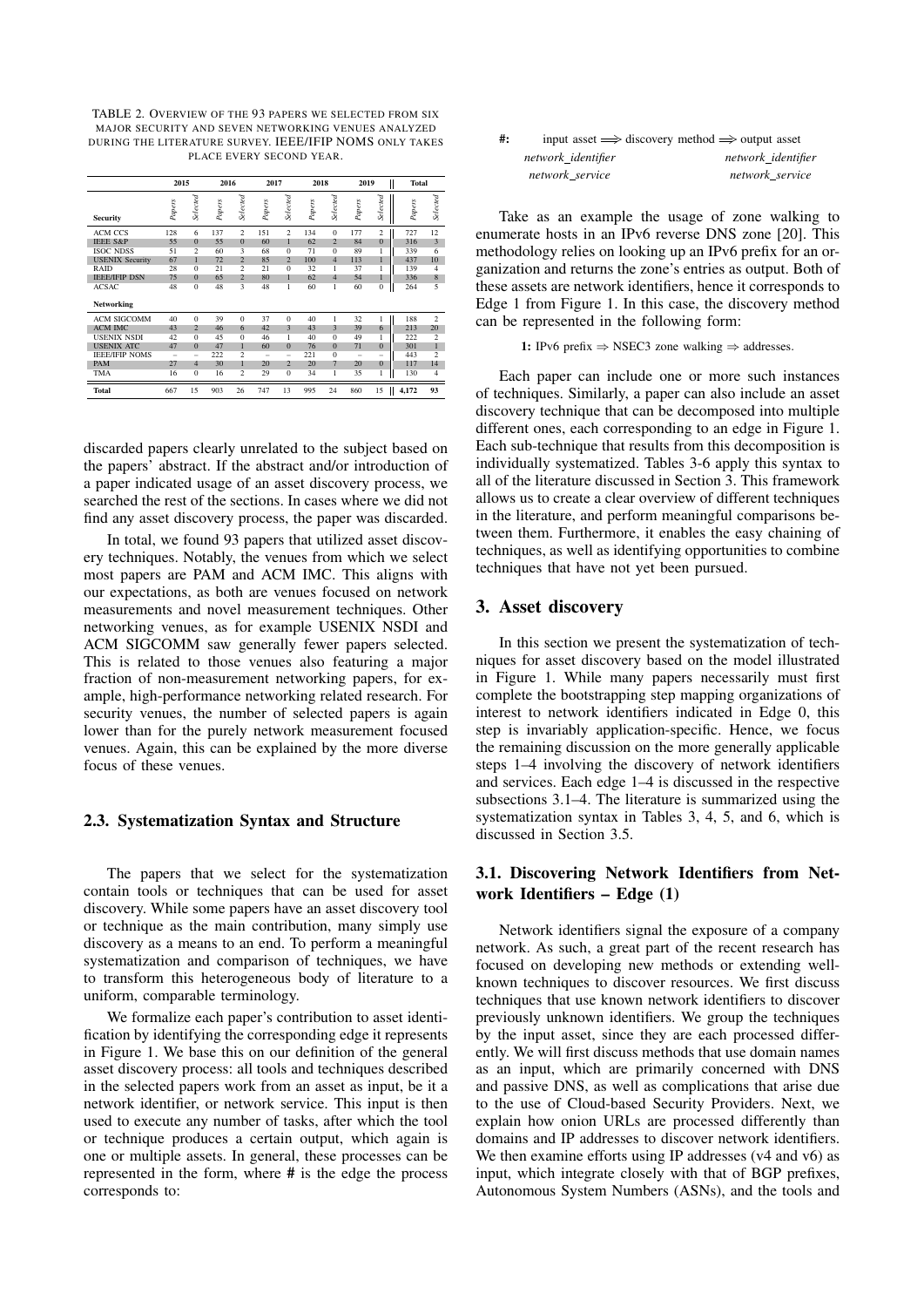| <b>Citation</b>       | Edge         | <b>Input asset</b> | Discovery technique                            | <b>Output</b> asset      | <b>Remarks</b>                                             |
|-----------------------|--------------|--------------------|------------------------------------------------|--------------------------|------------------------------------------------------------|
| <b>Domain Input</b>   |              |                    |                                                |                          |                                                            |
| [34, 117]             | 1            | Domain             | A/AAAA records from passive DNS                | IPv4/IPv6 addresses      |                                                            |
| $[34]$                |              | Domain             | CNAME record from passive DNS                  | Domain                   |                                                            |
| $[30]$                | $\mathbf{1}$ | Domain             | Extract A and AAAA from DNS ANY queries        | IPv4 and IPv6 addresses  |                                                            |
| $[74]$                |              | Domain             | Use TLD zonefiles to get IDNs                  | IP                       | Uses TLD zones to get IDNs & resolve names to IPs          |
| $[59]$                | -1           | Domain             | DNS Zone walking                               | IP <sub>v</sub> 6        |                                                            |
| $[24]$                |              | Domain             | DNS logs                                       | IP                       |                                                            |
| [14, 34, 47, 49, 69]  | $\mathbf{1}$ | Domain             | DNS A/AAAA query                               | IPv4/IPv6 addresses      |                                                            |
| [62]                  |              | Domain             | <b>DNS</b> A-record                            | <b>IP</b>                | Leakage after terminating a DDoS protection service        |
| $[34]$                | -1           | Domain             | DNS CNAME query                                | Domain                   |                                                            |
| [125]                 |              | Domain             | Resolve domains in DNS MX, TXT records         | IP address               | Names in MX/TXT RRs resolve to IP addr. behind a CBSP      |
| [125]                 | -1           | Domain             | Passive DNS search                             | IP address               | Data from passive DNS may reveal an IP hidden by a CBSP    |
| [6, 33, 85]           |              | Domain             | Passive DNS search                             | IP address               |                                                            |
| $[76]$                | 1            | Domain             | Passive DNS wildcard search                    | Subdomains               | For example, *.domain.com                                  |
| [104]                 |              | Domain             | <b>ZDNS</b>                                    | IP address               |                                                            |
| [109]                 | $\mathbf{1}$ | Domain             | Satellite tool                                 | IP addresses             | The tool discovers IP addresses of used CDN infrastructure |
| $[25]$                |              | Domain             | DomainScouter tool                             | Domains                  | Identifies IDNs; Add. checks needed to confirm ownership   |
| [125]                 | 1            | Domain             | Search domain in IP/SSL certificate pair col-  | IP address               | Discovers the real IP that is hidden by a CBSP             |
|                       |              |                    | lection; domain from certificate that resolves |                          |                                                            |
|                       |              |                    | differently exposes real IP.                   |                          |                                                            |
| [111]                 |              | Domain             | <b>WHOIS</b>                                   | AS                       |                                                            |
| $[53]$                | 1            | Domain             | DNS A queries from geographically distributed  | IP addresses             | Different IP addresses can be returned for the same domain |
|                       |              |                    | vantage points                                 |                          | if websites are hosted by CDNs                             |
| $[82]$                | П            | Domain             | <b>CARONTE</b> tool                            | IP address               | Comb. of techniques to identify IPs of hidden services     |
|                       |              |                    |                                                |                          |                                                            |
| IPv4 Input            |              |                    |                                                |                          |                                                            |
| [86]                  | $\mathbf{1}$ | IPv6 addresses     | 6gen algorithm                                 | IPv6 addresses           | Generates IPv6 Addr. candidates from IPv6 hitlists         |
| $[45]$                |              | IPv6 addresses     | Entropy/IP                                     | IPv6 addresses           | Generates IPv6 Addr. candidates from IPv6 hitlists         |
| [10, 22, 28, 64, 93]  | $\mathbf{1}$ | IP address         | CAIDA prefix-to-AS data mapping (pfx2as)       | AS                       |                                                            |
| [33, 49]              |              | $IPv4/IPv6$ pr.    | CAIDA prefix-to-AS                             | AS                       |                                                            |
| [96]                  | $\mathbf{1}$ | <b>BGP</b> prefix  | CAIDA AS-to-organization mapping dataset       | ASes                     | Identifies ASes that belong to the same organization       |
| [98]                  |              | IP address         | Censys data query                              | AS                       |                                                            |
| [98]                  | -1           | IP address         | MaxMind AS data query                          | AS                       |                                                            |
| $[50]$                |              | IP address         | CAIDA topology dataset search                  | IP address               | Discovers IP address belonging to the same router          |
| [63]                  | 1            | IP address         | OpenINTEL historical active DNS dataset        | Domain                   | Uses historic data; records could be out of date           |
| [22, 34]              |              | IP address         | Reverse DNS dataset search                     | Domain                   |                                                            |
| [97]                  | -1           | IP address         | Zmap                                           | Domain                   |                                                            |
| [49, 50, 95, 98]      |              | IP address         | Reverse DNS query                              | Domain                   |                                                            |
| $[52]$                | 1            | IP address         | TreeNET                                        | IP prefix                |                                                            |
| $[51]$                |              | IP address         | <b>WISE</b>                                    | IP prefix                |                                                            |
| [10, 56, 70]          | $\mathbf{1}$ | IP address         | RouteViews/RIPE RIS data                       | BGP prefix               |                                                            |
| [27, 35, 44, 96, 129] |              | IP address         | RouteViews/RIPE RIS data                       | AS                       |                                                            |
| [118]                 | $\mathbf{1}$ | IP address         | MaxMind WHOIS dataset search                   | IP addresses             | The output is the IP range belonging to the organization   |
| $[94]$                | 1            | IPv6 address       | UAv6 technique                                 | IPv6 address             | UAv6 is an alias resolution technique for IPv6             |
| $[34]$                | 1.2          | Domain names       | Multiple probes to determine hosting           | Dom. names/IP addr./srv. | Identifies multiple domains hosted on the same IP          |
|                       |              |                    |                                                |                          |                                                            |
| IPv6 Input            |              |                    |                                                |                          |                                                            |
| $[42]$                |              | IPv6 prefixes      | Algorithm in paper                             | IPv6 addresses           | Enumerates IPv6 reverse DNS entries                        |
| [41]                  | $\mathbf{1}$ | IPv6 prefixes      | Algorithm in paper (using DNS NXDOMAIN)        | IPv6 addresses           | Enumerates IPv6 reverse DNS entries                        |
| [20, 59]              |              | IPv6 prefix        | Reverse zone scanning NSEC3                    | IPv6 addr./networks      | The output is a list of IPs in the same IPv6 zone          |
| $[12]$                | -1           | IPv6 addresses     | Algorithm in paper                             | IPv6 addresses           | Generates IPv6 Addr. candidates from IPv6 hitlists         |

<span id="page-4-0"></span>TABLE 3. OUR SYSTEMATIZATION OF PAPERS CONTAINING TECHNIQUES UNDER EDGE 1.

datasets built around them. Finally, we describe techniques specific to IPv6 address discovery. Because full Internet scans are not feasible on IPv6 due to the much larger address space, new methods are required to find active IPv6 addresses. Note that it is common to see techniques which mirror others in terms of inputs and outputs.

When searching for network identifiers for a given organization, one common starting point is the known domain names for the given organization. The purpose of DNS is to resolve a given domain name to the server's IP address. The use of DNS to derive an IP address does not require special tooling. Thus, it provides a simple example of using one network identifier to learn of another network identifier. Knowing the DNS resolution for previous points in time is sometimes beneficial, as an asset may still exist at the former IP address even if a domain does no longer points to it. Taking a domain as input, Tajalizadehkhoob et al. [\[117\]](#page-16-0) and Vissers et al. [\[125\]](#page-16-1) suggest the usage of passive DNS databases. These databases contain logs of DNS responses received by different resolvers. The entries in the passive DNS database can be filtered using the provided domain name, revealing the IP addresses that at one point in time were associated with that domain. Passive DNS is not only useful for resolving IP addresses. Liu et al. [\[76\]](#page-15-7) utilize a passive DNS database to perform a wildcard search to find subdomains related to a domain. Their goal was finding potential shadowed domains: subdomains of a legitimate domain that are under the control of a malicious actor without the domain owner's knowledge. The technique is also relevant for the purposes of asset discovery. Furthermore, these additional subdomains may in turn uncover additional IP addresses.

Domain owners and organizations sometimes try to protect their websites from threats, notably denial-ofservice attacks, by using a Cloud-based Security Provider (CBSP) that acts like a reverse proxy. In this scenario, the domain name is directed to an IP address under the control of the CBSP. The CBSP will then proxy the HTTP(S) traffic to the source IP address, where the web service is truly hosted, by using the domain in the HTTP Host header. Plain DNS is not helpful in these cases for discovering "true" source IP addresses. Vissers et al. [\[125\]](#page-16-1) discuss several methods to discover source IP addresses of web servers which use a network identifier as an input, including querying a passive DNS database as discussed previously. Hiding the source IP address is problematic for protocols that do not contain any host information, such as FTP and SSH. Instead of connecting directly through an IP address, administrators can opt to create a subdomain that resolves directly to the source or "real" IP address. A method mentioned by Vissers et al. connects to a subdomain to find such a service, and subsequently discover the real IP address of a server. Another method proposed by the authors trawls an Internet-wide collection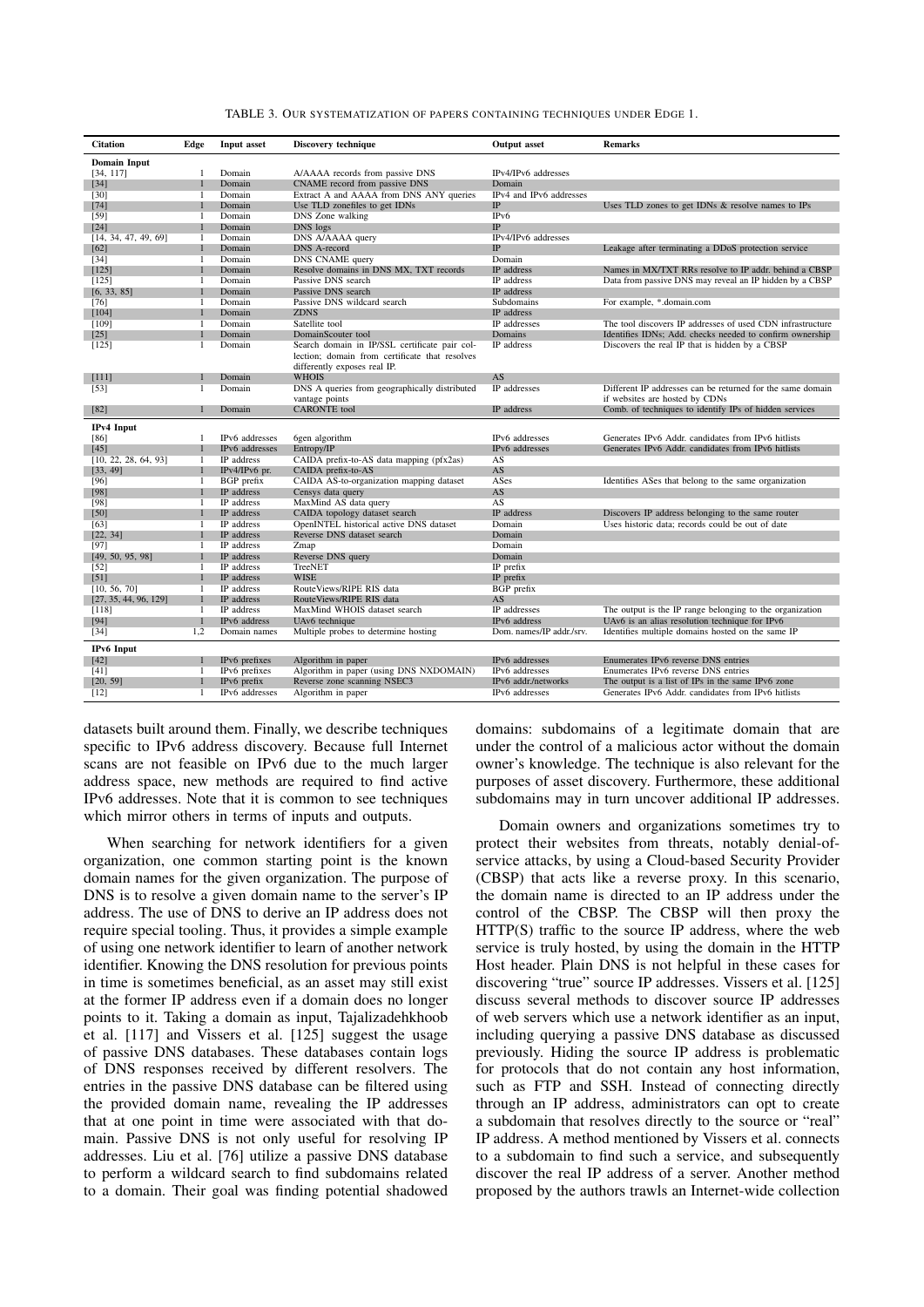of SSL certificates. Domains using CBSPs will frequently have multiple certificates for the same domain hosted by different IP addresses, one of which ends up being the true source IP. Yet another method proposed by Vissers et al. involves DNS servers. Sometimes, DNS records such as MX or TXT records still reference the source IP address that the CBSP is hiding [\[120\]](#page-16-7). By requesting these MX and TXT records, the true source IP address for the web server can often be revealed even when the A record is pointed to the CBSP [\[125\]](#page-16-1). Finally, Scott et al. develop a methodology and tool to capture the IP addresses of Content Delivery Network (CDN) deployments used for input domains [\[109\]](#page-16-3).

Onion URLs are network identifiers used to host Tor hidden services while obfuscating the server's true IP address. Matic et al. introduce CARONTE, an automated tool to discover location leaks that betray the source IP of Tor hidden services [\[82\]](#page-15-8). The automated tool uses several techniques to find potential Onion URL to IP mappings. The tool extracts URLs, email addresses and IP addresses from the page. The URLs and domains are resolved to collect more candidate IP addresses. Additionally, CARONTE extracts unique strings from the page and performs search engine queries containing that string. The domains of the pages that contain this string are also resolved and the IP addresses are added to the candidate IP collection. The tool also looks for potential identifiers in the leaf certificate of HTTPS hidden services. The final techniques utilize a certificate repository. Websites and hidden services hosted on the same server may share a certificate or public key. CARONTE searches the certificate repository to see if the hidden service's certificate or public key matches any other websites, thus creating a leak. It then validates the potential IP addresses by visiting each one directly without relaying through Tor nodes.

While IP addresses are often outputs of network identifier discovery methods, they can also be used as inputs. In a simple role-reversal, Gharaibeh et al. [\[50\]](#page-14-9) and Cangialosi et al. [\[22\]](#page-13-13) utilize reverse DNS to obtain domain names from IP addresses.

IP addresses may also be mapped to their BGP prefixes or used to discover which Autonomous System Number (ASN) it is routed through. Jonker et al. [\[64\]](#page-14-8) seems to collect BGP data and use an unspecified process to map each IP address to the most specific BGP prefix containing the address. For those not interested in manually collecting BGP data, RouteViews is a project by the University of Oregon which uses probes placed in different places throughout the Internet to track BGP information and makes this information publicly available [\[103\]](#page-15-16). RIPE RIS is a similar tool for tracking how the Internet routes traffic [\[102\]](#page-15-17).

Both RouteViews and RIPE RIS have a variety of use cases for finding network identifiers from another identifer, which are outlined below. Benson et al. [\[10\]](#page-13-12), and Krenc et al. [\[70\]](#page-15-2) utilize RouteViews as well as RIPE RIS to find the announced BGP prefixes that correspond to given queried IPv4 addresses. Chung et al. [\[27\]](#page-13-15) and Foremski et al. [\[44\]](#page-14-15) also use the RouteViews dataset to derive the ASN from an IP address. Yeganeh et al. [\[129\]](#page-16-5) utilizes RouteViews in addition to RIPE RIS to accomplish the IP address to ASN mapping. CAIDA uses the RouteViews data to derive a dataset which maps BGP

prefixes (for IPv4 and IPv6) to their respective ASNs, which saves on labor for some users; this dataset is commonly called pfx2as [\[7\]](#page-13-17). Chung et al. [\[28\]](#page-13-14) utilizes CAIDA's pfx2as dataset to find BGP prefixes from IPv4 addresses. Then they use that same dataset to map the prefix to the ASN. Benson et al. [\[10\]](#page-13-12) and Jonker et al. [\[64\]](#page-14-8) also use CAIDA's pfx2as dataset with the BGP prefixes they previously obtained from IP addresses to determine to which autonomous system number (ASN) they each belong. Cangialosi et al. [\[22\]](#page-13-13), Padmanabhan et al. [\[93\]](#page-15-10), also use CAIDA's pfx2as dataset to map IP addresses directly to ASNs.

As a last note on Internet topology discovery, Gharaibeg et al. [\[50\]](#page-14-9) and Czyz et al. [\[30\]](#page-13-6) utilize CAIDA Ark data to find router interface IP addresses. CAIDA Ark is a measurement platform which collects traceroute data for random portions of the Internet among other measurements. Researchers may use this traceroute data to discover router IPv4 and IPv6 addresses. While this method of discovery is not as targeted to an organization as an active scan of an organization's known address space, one can still feasibly map a given router to an organization if the organization's address space is known.

Lastly, we discuss methods which are targeted directly at IPv6 addresses. Fiebig et al. [\[41,](#page-14-17) [42\]](#page-14-16), Beverly et al. [\[12\]](#page-13-16), Hu et al. [\[59\]](#page-14-1), and Borgolte et al. [\[20\]](#page-13-5) all look specifically at IPv6 hosts and use IPv6 addresses or (individual) IPv6 networks as inputs or outputs. The methods developed by Fiebig et al. [\[41,](#page-14-17) [42\]](#page-14-16) and Borgolte et al. [\[20\]](#page-13-5) take a more technical approach to the discovery process than previously discussed work. The authors develop a technique to walk an IPv6 network's reverse zone using either protocol level features of DNS [\[41,](#page-14-17) [42,](#page-14-16) [59\]](#page-14-1) or by leveraging peculiarities of hashing in DNSSEC [\[20,](#page-13-5) [59\]](#page-14-1). The work by Fiebig et al. utilizes differences in responses between DNS labels that do and do not have children to prune the reverse zone search tree (NXDOMAIN). Similarly, Borgolte et al. [\[20\]](#page-13-5) leverage DNSSEC for exploring zones. DNSSEC allows operators to sign DNS responses, in turn allowing clients to verify if a DNS response has been tampered with. The issue here is the ability to prove the non-existence of records. DNSSEC does this by returning a non-existence record listing the (alphabetically) previous and next entry in the zone (NSEC), or hashed versions of these records (NSEC3). Borgolte et al. leverage the structured nature of the IPv6 reverse zone to break NSEC3 hashes in reasonable time, thereby allowing exploration of reverse zones. The network identifiers discovered by these methods are a list of allocated IPv6 addresses. Foremski et al. [\[45\]](#page-14-7) use entropy analysis and statistical modeling from a known set of IPv6 addresses to create a tool that can generate a list of additional possible IPv6 addresses. Related to the earlier efforts to directly discover IPv6 addresses, Murdock et al. [\[86\]](#page-15-9) propose a technique that utilizes a so called "hitlist," *i.e.*, a list of allocated IPv6 addresses as, *e.g.*, discovered by one of the previous techniques to generate further IPv6 addresses that *might* be active based on the allocation pattern observed in the hitlist.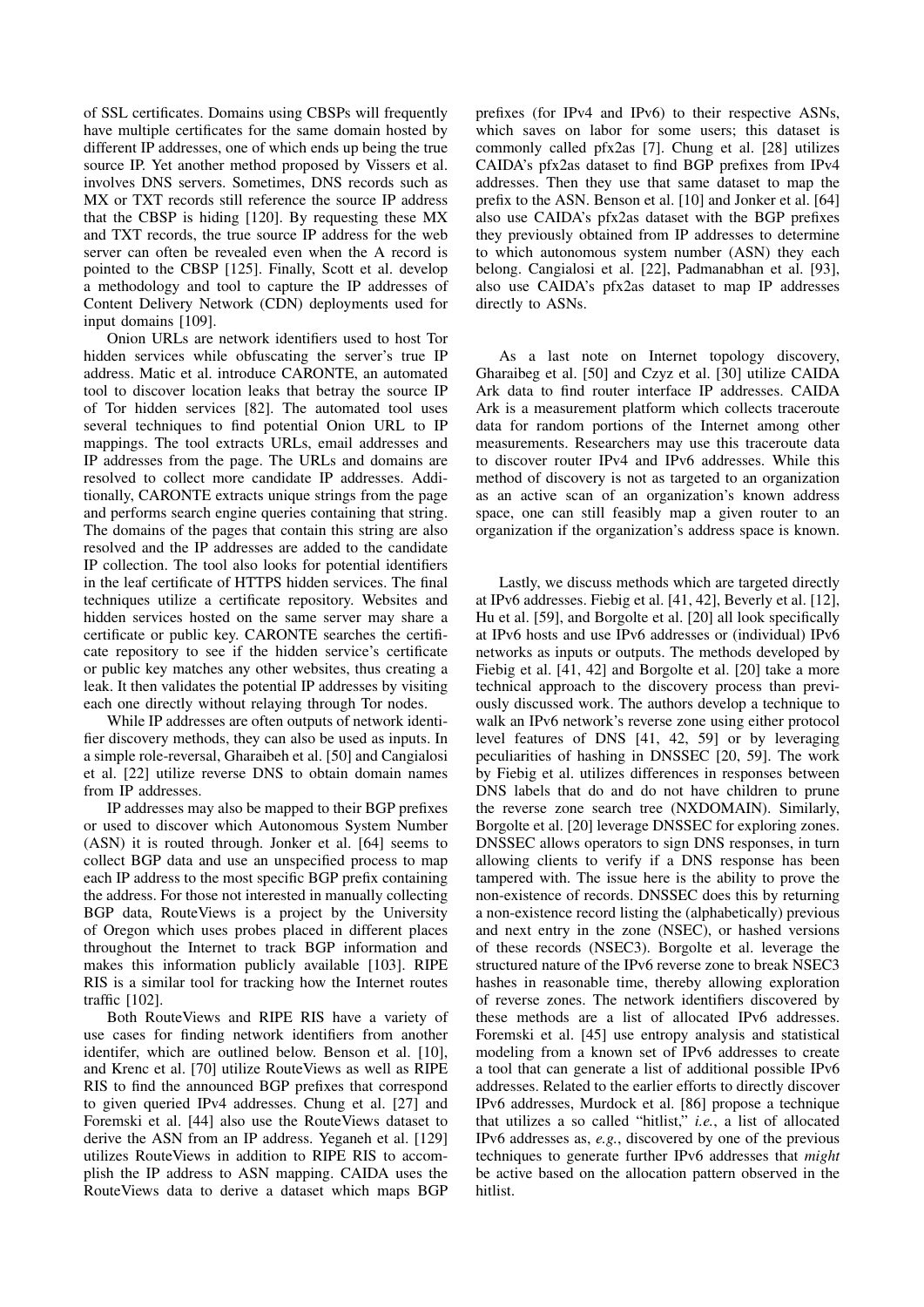<span id="page-6-0"></span>

|  | TABLE 4. OUR SYSTEMATIZATION OF PAPERS CONTAINING TECHNIQUES UNDER EDGE 2. |  |  |
|--|----------------------------------------------------------------------------|--|--|
|--|----------------------------------------------------------------------------|--|--|

| <b>Citation</b>               | Edge           | <b>Input asset</b> | Discovery technique                                                     | <b>Output</b> asset       | <b>Remarks</b>                                               |
|-------------------------------|----------------|--------------------|-------------------------------------------------------------------------|---------------------------|--------------------------------------------------------------|
| <b>Database Queries</b>       |                |                    |                                                                         |                           |                                                              |
| [64]                          | 2              | Domain             | DNS A, AAAA, NS queries                                                 | Web server, name server   |                                                              |
| $[118]$                       | $\overline{2}$ | Domain             | Custom crawler tool                                                     | <b>CMS</b>                | IDs cPanel, Plesk, DirectAdmin, & Virtualmin instances       |
| [34, 39, 46, 58, 69]          | $\overline{2}$ | Domain             | DNS MX record query                                                     | Mail server               |                                                              |
| $[34]$                        | $\overline{2}$ | Domain             | MX record from passive DNS                                              | Mail server               |                                                              |
| $[34]$                        | 2              | Domain             | NS DNS queries                                                          | Name server               |                                                              |
| $[34]$                        | $\overline{2}$ | Domain             | NS record from passive DNS                                              | Name server               |                                                              |
| $[78]$                        | 2              | IP address         | Open Resolver Project dataset search                                    | Name server               | The dataset contains IP addresses of open resolvers          |
| $[77]$                        | $\overline{2}$ | Domain             | WHOIS statistical parsing model                                         | Name servers              | WHOIS parsing using a statistical model                      |
| [66]                          | 2              | IP address         | DNS query for hostnames under own domain                                | Name server               | Identifies open resolvers through successful name resolution |
| <b>Internet-Wide Scanning</b> |                |                    |                                                                         |                           |                                                              |
| $[13]$                        | $\overline{c}$ | IP address         | Censys/Shodan port 80 and 8080 scans                                    | Proxy server              | Identifies MikroTik routers with enabled proxy               |
| [127]                         | 2              | Domain             | Dmap                                                                    | Web server                | Uses DNS A/AAAA queries to discover the network service      |
| [127]                         | $\overline{2}$ | Domain             | Dmap                                                                    | Mail server               | Uses DNS MX queries to discover the network service          |
| [118]                         | $\overline{2}$ | Domain             | Port 22 banner scan                                                     | SSH server (version)      |                                                              |
| $[39]$                        | $\overline{2}$ | <b>IP</b> address  | Port 25 scan                                                            | Mail server               | The scan on this port aims to find a running SMTP service    |
| [80]                          | $\overline{2}$ | Domain             | Port 443 scan for DNS-over-HTTPS paths                                  | Name server               | Discovers DNS server that offer DNS-over-HTTPS               |
| $[30]$                        | $\overline{c}$ | IPv4/v6 pairs      | Server sibling detection alg. from [11, 107]                            | Multiple services         | Identifies IPv4/IPv6 multihoming                             |
| [128]                         | $\overline{2}$ | IP address         | Angry IP scanner                                                        | Multiple services         | Identifies protocols such as SSH and Telnet on a host        |
| $[38]$                        | $\overline{2}$ | IP address         | ZGrab                                                                   | Multiple services         | Application scanner with banner grab functionality           |
| [123]                         | 2              | IP address         | ZMap scan on port tcp/7                                                 | Echo server               | Identifies servers running ECHO using TCP SYNs               |
| [114]                         | $\overline{2}$ | IP address         | Zmap scan on port tcp/21                                                | FTP server                |                                                              |
| [80]                          | 2              | IP address         | ZMap scan on port tcp/853                                               | Name server               | Discovers name servers that offer DNS-over-TLS               |
| [90]                          | $\overline{c}$ | Domain             | Custom Java tool                                                        | Web server                | Tests HTTPS connectivity                                     |
| $[79]$                        | 2              | IP address         | ZMap scan on port tcp/8080                                              | <b>Bytecoin</b> client    |                                                              |
| $[79]$                        | $\overline{2}$ | IP address         | ZMap scan on port tcp/8333                                              | Bitcoin client            |                                                              |
| [2, 47, 106, 115]             | 2              | Domain             | ZMap scan on port tcp/443                                               | Web server                |                                                              |
| $[71]$                        | $\overline{2}$ | Domain             | Censys cert scan                                                        | Web server                |                                                              |
| [98]                          | 2              | IP address         | ZMap scan on port 53                                                    | Name server               | Send DNS A query to verify a port is offering a DNS service  |
| $[2]$                         | $\overline{2}$ | IP address         | ZMap UDP scan on ports for IKEv1 and IKEv2                              | <b>VPN</b>                | Scan ports for IPsec IKE protocols to find VPNs              |
| [47, 48]                      | $\overline{2}$ | IPv6 address       | ZMapv6 scan on tcp/80,443, and udp/53,443                               | Web server, name server   | ZMapv6 is ZMap with IPv6 scanning capabilities               |
| $[73]$                        | $\overline{2}$ | IP address         | ZMap for DNP3, Modbus, BACnet, Tridium<br>Fox, and Siemens S7 protocols | Industrial control system |                                                              |
| [8]                           | 2              | IP address         | ZMap on ports 25, 110, 443, 465, 587, 993, 995                          | Web server, Mail server   | Ports correspond to email related services                   |
| [100]                         | $\overline{2}$ | IP address         | Censys port 443 scan data                                               | Web server                |                                                              |
| [104]                         | 2              | IP address         | ZMap with custom QUIC extension                                         | <b>OUIC</b> services      |                                                              |
| $[5]$                         | $\overline{c}$ | IP address         | TCP ping for ports used by various protocols                            | Multiple services         |                                                              |
| $[84]$                        | 2              | IP address         | ZMap scan; analyze sigs. in fetched banners                             | Honeypot                  | Discovers/identifies honeypots; (From IEEE/IFIP INM)         |
| $[16]$                        | $\overline{2}$ | IP address         | Search IP in botnet population                                          | <b>Bot services</b>       | Creates a botnet churn simulator                             |
| $[29]$                        | 2              | IP/Dom./URLs       | Scans of S3 buckets                                                     | S3 buckets                | Identifies misconfigured/public Amazon S3 buckets            |
| $[88]$                        | $\overline{c}$ | IP address         | Active probes                                                           | Service (reverse proxy)   | Identifies reverse proxies using TCP fingerprinting          |
| [112]                         | 2              | IP/MAC addr.       | Layer $2$ and $3$ timing probes                                         | SDN service               | Uses timing attacks to identify SDN services                 |
| $[34]$                        | 1,2            | Domain names       | Multiple probes to determine hosting                                    | Dom. names/IP addr./srv.  | Identifies multiple domains hosted on the same IP            |
| [60]                          | 2,3,4          | IP/MAC addr.       | $nmap/argscan + HW$ side-channels                                       | IP/MAC addr.              | Identifies HW colocation on public cloud platforms           |

## 3.2. Discovering Network Services from Network Identifiers – Edge (2)

The techniques that correspond to this edge can be split up into two principal categories. The first category consists of techniques that typically leverage databases such as (passive) DNS and WHOIS by querying them, either actively or passively. It is one of the most straightforward methods of identifying network services accessible through a network identifier. Its range of network services is generally restricted to the types of records made available through those protocols, such as name servers and mail servers (DNS NS and MX records, respectively). These are well established protocols, and the data obtained from these sources is often standardized or predictable. In the specific case of passive databases, such as passive DNS, the data has been preprocessed, and researchers that use this data benefit from that. They also enable researchers to conduct longitudinal studies due to the large amounts of data that is collected over time. The second category is composed of Internet-wide scanning techniques, which are necessary to address the aforementioned shortcomings. The techniques described in this category utilize existing scanners, or create custom tools or algorithms that identify network services. These techniques are necessary because of the previous category's limited scope in terms of discoverable network services (essentially only web, mail, and name servers). As these techniques are not necessarily restrained by the specifications of existing protocols, they widen the search space and give researchers more freedom to find

the network services necessary for their research. This is important for asset discovery, as there exists a plethora of additional network services that can be running on an organization's network, with many more that will be developed in the future. Techniques corresponding to this edge can be found in Table [4.](#page-6-0) We start by discussing the first category of techniques.

As noted in the previous section, DNS is used extensively in Internet measurement research. It also proves useful in identifying network services. Such techniques correspond to the first category. Many authors use DNS queries to discover network services. Jonker et al. [\[64\]](#page-14-8) and Dell'Amico et al. [\[34\]](#page-14-0) query name servers using a certain domain name and extract A, AAAA, and NS records to identify web servers and name servers. Similarly, Foster et al. [\[46\]](#page-14-19), Durumeric et al. [\[39\]](#page-14-18), Dell'Amico et al. [\[34\]](#page-14-0) and Kountouras et al. [\[69\]](#page-14-4) query for MX records in order to identify mail servers.

Some DNS servers provide recursive name resolution services to any user on the Internet, either on purpose or by accident. Such servers are called *open resolvers*. Liu et al. [\[78\]](#page-15-3) describe a method that queries Open Resolver Project data [\[91\]](#page-15-27) using an IP address to discover whether an open resolver is accessible through that address.

Querying WHOIS is also widely employed, but automatic parsing of such data remains an issue due to the lack of format standardization [\[77\]](#page-15-18). Liu et al. develop a statistical model for parsing WHOIS data that takes a domain as input, enabling users to automatically extract the addresses corresponding to a queried domain's name server [\[77\]](#page-15-18). The authors report an accuracy for parsed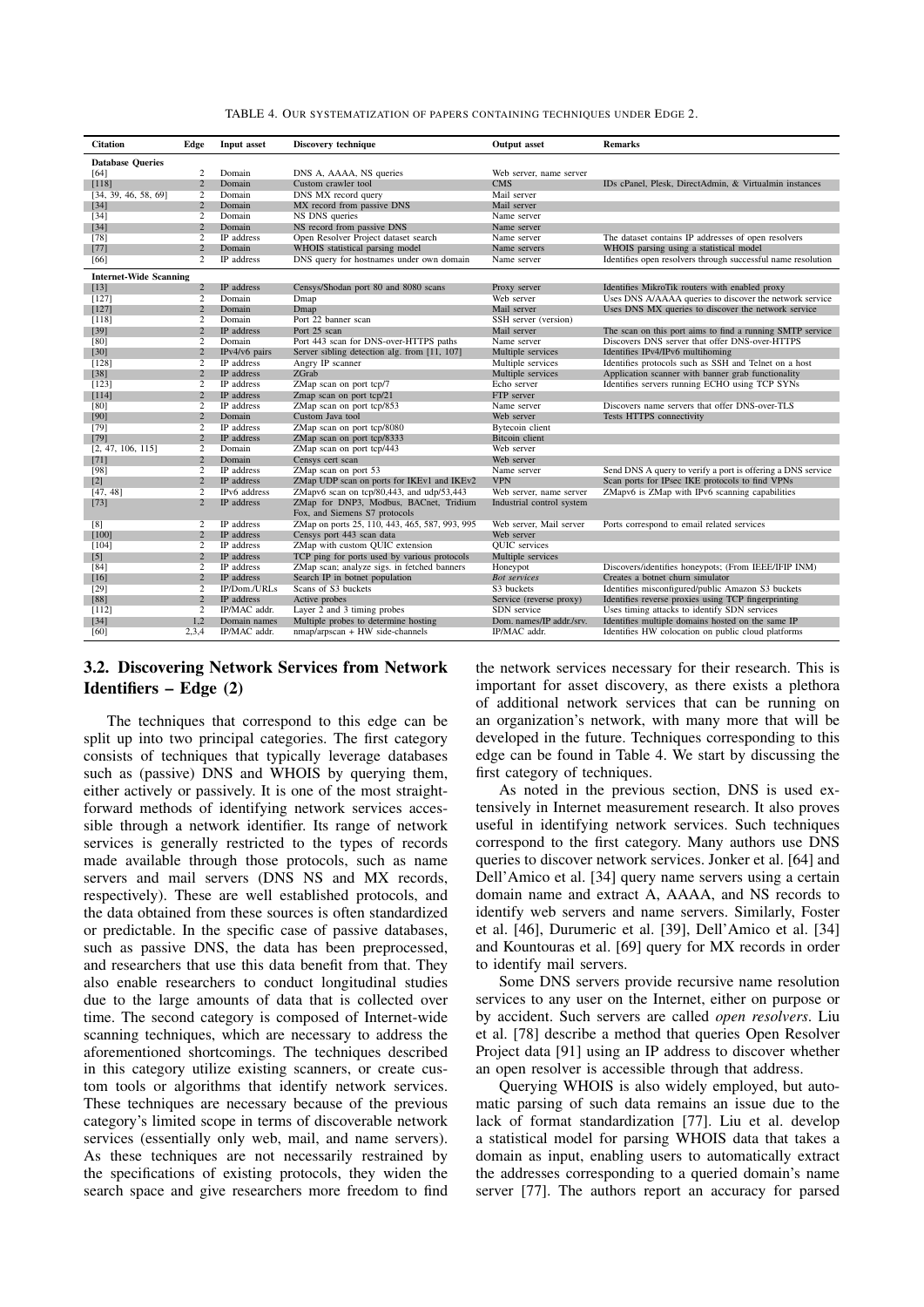fields of over 99% for com domains. For TLDs outside of com, the accuracy decreases, although a specific number is not given. For instance, the model mislabels 16 out of 127 fields in emheartcu.coop's WHOIS record.

The second category will be discussed below, which includes Internet-wide scanners and other custom tools. Most of the papers discussed here involve the tool specifically involve Internet-wide port scanning and use the same scanner to discover network services, namely ZMap [\[40\]](#page-14-25). Since its introduction, ZMap has been ubiquitous in Internet measurement research. ZMap is a network scanner specially designed to enable fast Internet-wide scans [\[40\]](#page-14-25). The authors highlight three optimizations that allow it to perform such scans at a much faster rate. Firstly, ZMap does not throttle its transmission rate to avoid saturating the scanned or scanning network. Instead, ZMap sends messages as quickly as the network interface card permits. Furthermore, ZMap does not maintain state for each connection to track its scanning progress. Since the goal is to scan random portions of the address space, the scanner avoids storing previously scanned addresses by making use of randomly permuted IP addresses to select targets. It tracks connection timeouts by embedding state information in packet fields. Finally, ZMap opts not to retransmit lost packets. While this results in a 2% loss of network coverage, the authors view this to be an insignificant amount "for typical research applications." [\[40\]](#page-14-25)

Researchers use this tool to identify network services accessible through domains or IP addresses. Adrian et al. [\[2\]](#page-13-20), Springall et al. [\[115\]](#page-16-14), and Scheitle et al. [\[106\]](#page-16-13) scan port 443 on a host to identify web servers that support HTTPS. Durumeric et al. use ZMap scans on port 25 to find mail servers running SMTP [\[39\]](#page-14-18). Adrian et al. also use ZMap's UDP functionality to probe ports for IKEv1 [\[54\]](#page-14-26) and IKEv2 [\[67\]](#page-14-27) to find IPsec VPNs. Loe and Quaglia find hosts running Bitcoin and Bytecoin clients by using ZMap to scan ports 8333 and 8080, respectively [\[79\]](#page-15-21). Springall et al. also use ZMap to scan port 21 in order to to discover FTP servers [\[114\]](#page-16-12). Lu et al. scan port 853 to discover DNS servers that offer DNS-over-TLS [\[80\]](#page-15-19). Morishita et al. use ZMap to scan IP addresses on a large collection of ports. From the responses to the scans, they extract the banners and create signatures that allow them to accurately detect and discover different versions of honeypots [\[84\]](#page-15-25). Finally, Gasser et al. use ZMapv6 in their study, a variant for scanning IPv6 addresses. They perform TCP scans on ports 80 and 443, as well as UDP scans on ports 53 and 443 to discover web servers (potentially using the QUIC protocol [\[61\]](#page-14-28)) and DNS servers [\[48\]](#page-14-23).

While ZMap is used for network service discovery using port scans, it is not able to discover any specifics about the network service. Thus, if such custom functionality is desired, users need to develop a custom ZMap toolchain of their own. For instance, Adrian et al. implemented the SSH protocol in the ZMap toolchain to examine the version and Diffie-Hellman cipher usage in SSH servers, and also added DHE and DHE\_EXPORT ciphers to discover HTTPS servers using TLS that support these ciphers [\[2\]](#page-13-20). Similarly, Scheitle et al. first use ZMap to discover HTTPS servers on port 443, after which they employ a custom TLS scanner to examine the corresponding TLS certificates. While Springall et al. discover FTP servers using

standard ZMap functionality, they needed to implement a custom FTP enumerator to perform a connection and extract information from the server.

Durumeric et al. developed another scanning tool called ZGrab [\[38\]](#page-14-22), which is an application scanner that scans ports on a host to discover what services are running on said host. At the time of publishing, ZGrab supported scanning of IP addresses in order to identify services such as HTTP, HTTP Proxy, HTTPS, SMTP(S), IMAP(S), POP3(S), FTP, CWMP, SSH, and Modbus by means of protocol handshake initiations. This tool is extensible, meaning that custom protocols can be added if necessary. ZGrab has since been deprecated and replaced by its successor, ZGrab<sub>2</sub> [\[119\]](#page-16-16). As an improvement over ZGrab, ZGrab2 allows users to scan targets on multiple ports using multiple protocols.

Wullink et al. develop a scanning tool of their own that discovers network services [\[127\]](#page-16-8). Their tool, Dmap, takes domain names as input and discovers whether any DNS, HTTP, TLS, or SMTP services are accessible through that domain (or IP corresponding to that domain), using three crawlers. The HTTP crawler attempts to connect the website hosted on the domain, thereby discovering a web server. Apart from A, AAAA, and TXT records, the DNS crawler extracts MX records to discover the mail server corresponding for the input domain. The SMTP crawler attempts to connect to the discovered mail server address through both IPv4 and IPv6 addresses, if available.

Censys [\[23\]](#page-13-25) and Shodan [\[110\]](#page-16-17) are search engines that employ such Internet-wide network and application scanners to collect data about devices that are publicly accessible on the Internet. In fact, ZMap itself is the scanner behind Censys [\[38\]](#page-14-22). Bijmans et al. use Censys and Shodan scan data on ports 80 and 8080. By querying the data with IP addresses, they discover whether that IP address belongs to a router (specifically the MikroTik brand) with its proxy functionality enabled [\[13\]](#page-13-18).

Other researchers opt to create custom tools tailored to their own specific needs. Tajalizadehkhoob et al. discover the presence of admin panels on a server by taking a domain and crawling the ports that are usually associated with cPanel, Plesk, DirectAdmin, and Virtualmin [\[118\]](#page-16-6). To improve measurement performance, they instructed the crawler to navigate to the URLs that are often used by these admin panels (e.g., /panel/).

The following works use techniques from the two different categories to achieve a goal. Czyz et al. utilize data from Internet-wide DNS ANY queries to extract A and AAAA records corresponding to the same domain name [\[30\]](#page-13-6). By probing the obtained IPv4 and IPv6 addresses, they identify the network services accessible through these addresses (e.g., SSH, Telnet, HTTP, among others). The authors found many IPv6 misconfigurations, where services were accessible through the IPv6 address but not the IPv4 address, presumably by accident. The implication of this finding is that you can determine what network services are offered on an IPv4 address by observing a multi-homed IPv6 address.

However, determining whether an IPv4 and IPv6 address pair actually point to the same server is not straightforward. Several authors have developed techniques for making this link. Beverly and Berger developed a TCPlayer fingerprinting approach that probes IPv4/IPv6 ad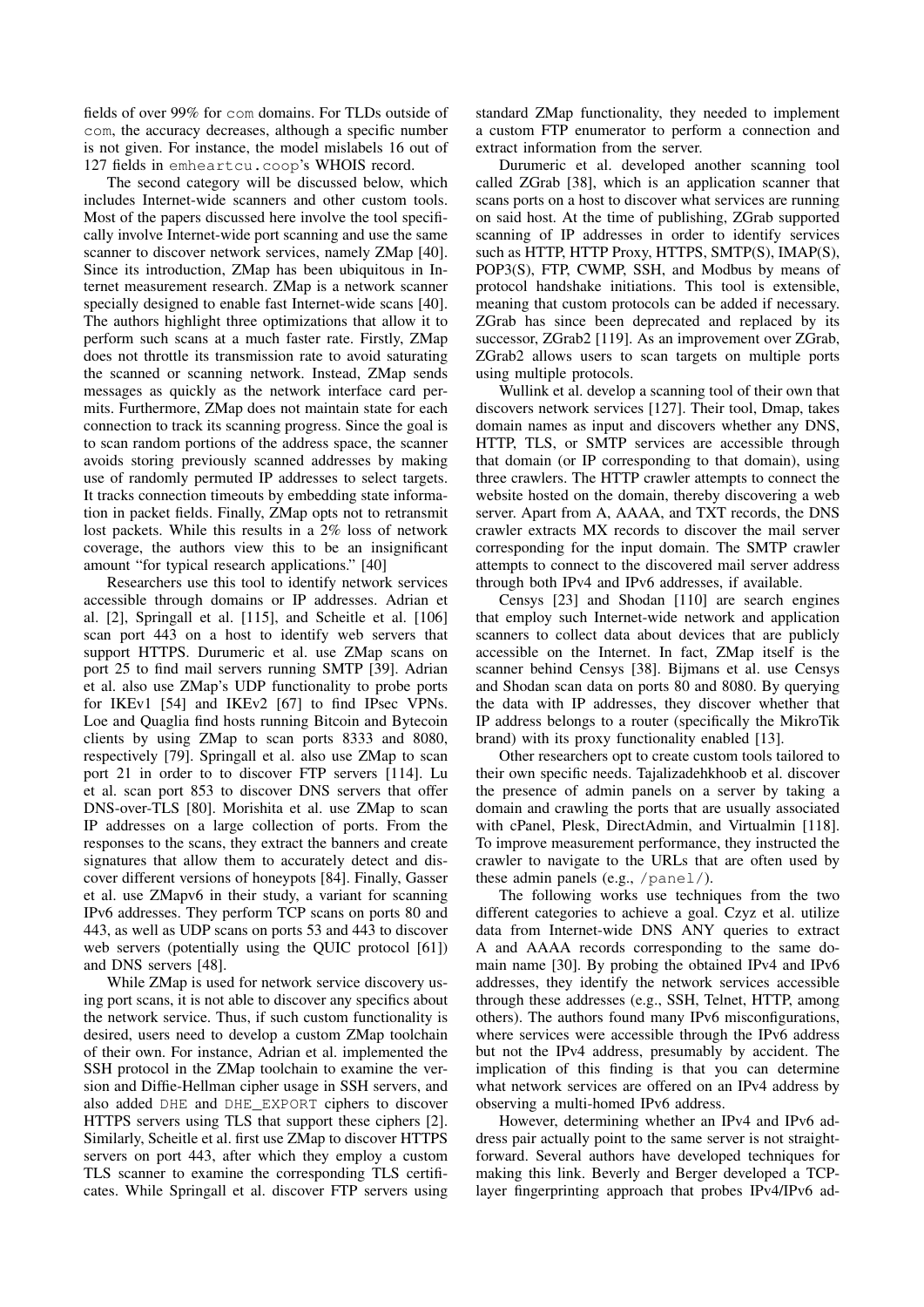dress pairs and utilizes TCP Options signatures and TCP timestamp skew to determine whether the address pair points to the same server [\[11\]](#page-13-19). Scheitle et al. developed a similar algorithm, but taking more features into account, such as network latency, TTL values, as well as other calculated features [\[107\]](#page-16-9). By combining either of these approaches with the findings from Czyz et al. [\[30\]](#page-13-6), it is possible to discover the purpose of (and, therefore, the network services offered by) an IPv4 address, even though the service is not accessible through the IPv4 address.

# 3.3. Discovering Network Identifiers from Network Services – Edge (3)

Edge 3 encompasses techniques that leverage information from network services, such as DNS records, to discover network identifiers, such as IP addresses. Notably, this is the only edge that uses a higher level attribute to infer a lower level one, as illustrated in Figure [1.](#page-2-0) Some of the techniques discussed here are similar to those employed in Edge (1), except that the flow of information could be reversed, or a new flow may result from a misconfigured service. For example, more than simply resolving domain names to IP addresses (Edge (1)), DNS can be used to discover new network identifiers (Edge (3))– a difference we will illustrate below. Edge 3 techniques typically seek to discover *origin* IP addresses (i.e., the real network location of a service situated behind a contentdelivery network or other cloud-based service provider), and do so by leveraging potentially misconfigured services and/or their byproducts (e.g., files these services create).

In their comprehensive study of techniques to bypass cloud-based service providers (CBSP), Vissers et al. describe several Edge (3) techniques, as they seek to expose the origin IP address of a CBSP-protected domain. An attacker with knowledge of the origin IP address can in turn completely bypass any CBSP protection, as traffic sent to that address would not be routed through the CBSP security infrastructure [\[125\]](#page-16-1). The first technique involves leveraging DNS records associated to services that may be running in the host, such as mail servers. For instance, if a CBSP only forwards HTTP traffic, SMTP will need to establish a direct connection with the mail server, thus leaking the origin IP address. Rather than just performing identifier-to-identifier resolution (domain to IP), a network service (SMTP) here provides us with a new identifier (origin IP). A second method described by both Vissers et al. [\[125\]](#page-16-1) and Liu et al. [\[75\]](#page-15-28) uses the zone transfer functionality of (misconfigured) DNS servers (network service) to obtain zone records (network identifiers). This is possible when an attacker pretends to be a secondary DNS server and asks a main DNS server for zone records. Unless the main DNS server has restricted zone transfers, it will oblige and send the records to the attacker.

A third set of techniques rely on potentially specific misconfigured services that may exist in the host that leak the IP addresses through a variety of ways. For instance, Vissers et al. note how "sensitive files" (e.g., verbose error pages or log files, such as phpinfo() files) revealed by misconfigured services could cause a leak [\[125\]](#page-16-1). Similarly, non-web protocols may also be a concern when improperly handled. Some cloud-based service providers act as a reverse proxy and rely on HTTP Host headers to separate requests for different clients. Hence, protocols that, unlike HTTP, do not contain Host information (such as SSH) may not be supported. Then, administrators may elect to create subdomains for non-web protocols which directly resolve to the origin IP address – effectively bypassing voluntarily any CBSP protection. A dictionarybased attack of common subdomains could then, easily be used to retrieve the origin IP address [\[125\]](#page-16-1). Services that trigger outbound connections can cause similar issues, as the connections may not be routed through the CBSP and leak the origin IP address.

## 3.4. Discovering Network Services from Network Services – Edge (4)

As described in previous sections, DNS is fundamental to asset discovery. Similar to Edge (3), we will describe several techniques based around DNS server functionality. In fact, most of the techniques in this section are DNSbased. While DNS techniques under Edges 1 and 2 focus on asset discovery through DNS queries (e.g., A/AAAA, MX, NS), the techniques described here involve the inner workings of the DNS protocol and the network service itself. It is often of interest to discover an organization's internal infrastructure of DNS resolvers. Due to its fundamental role, DNS security remains an important topic both in industry and research communities. The other techniques mentioned in this section cannot be grouped into a single category, as they use different methods and discover different assets. We start by describing the DNSbased techniques.

Al-Dalky and Schomp [\[32\]](#page-13-26) devise a method to discover name servers by leveraging how the servers collaborate during resolution. The authors set up two instrumented hostnames and send two queries to the authoritative name server of their own domain. If the resolver is part of a pool of collaborating name servers, the two queries may arrive at the authoritative name server from two different IP addresses, revealing a previously unknown name server.

Al-Dalky et al. [\[31\]](#page-13-27) scanned the IPv4 address space to discover DNS resolvers by sending crafted DNS requests for hostnames from their own domain and recording the queries arriving at their experimental authoritative server. When a DNS resolver receives a request with domain names specified, it needs to query name servers unless it is already cached from serving a prior request. By setting up researchers' own name servers, the researchers are able to get the message out of DNS resolvers, allowing them to understand how DNS resolvers work. In this case, they also configured the name servers to only respond to queries with the EDNS0-Client-Subset (ECS) option set to discover DNS resolvers using ECS.

Schomp et al. [\[108\]](#page-16-18) developed a set of methods to discover client-side DNS infrastructure. Similar to Al-Dalky et al. [\[31\]](#page-13-27), they also registered their own authoritative domain and deployed their own authoritative DNS to probe the IP address space by sending crafted DNS requests to potential DNS resolvers and receiving the data from DNS resolvers to their name servers. Again, the DNS requests they send out attempt to resolve various hostnames within their own domain, so the DNS recursive resolvers, which are out of their control, will query the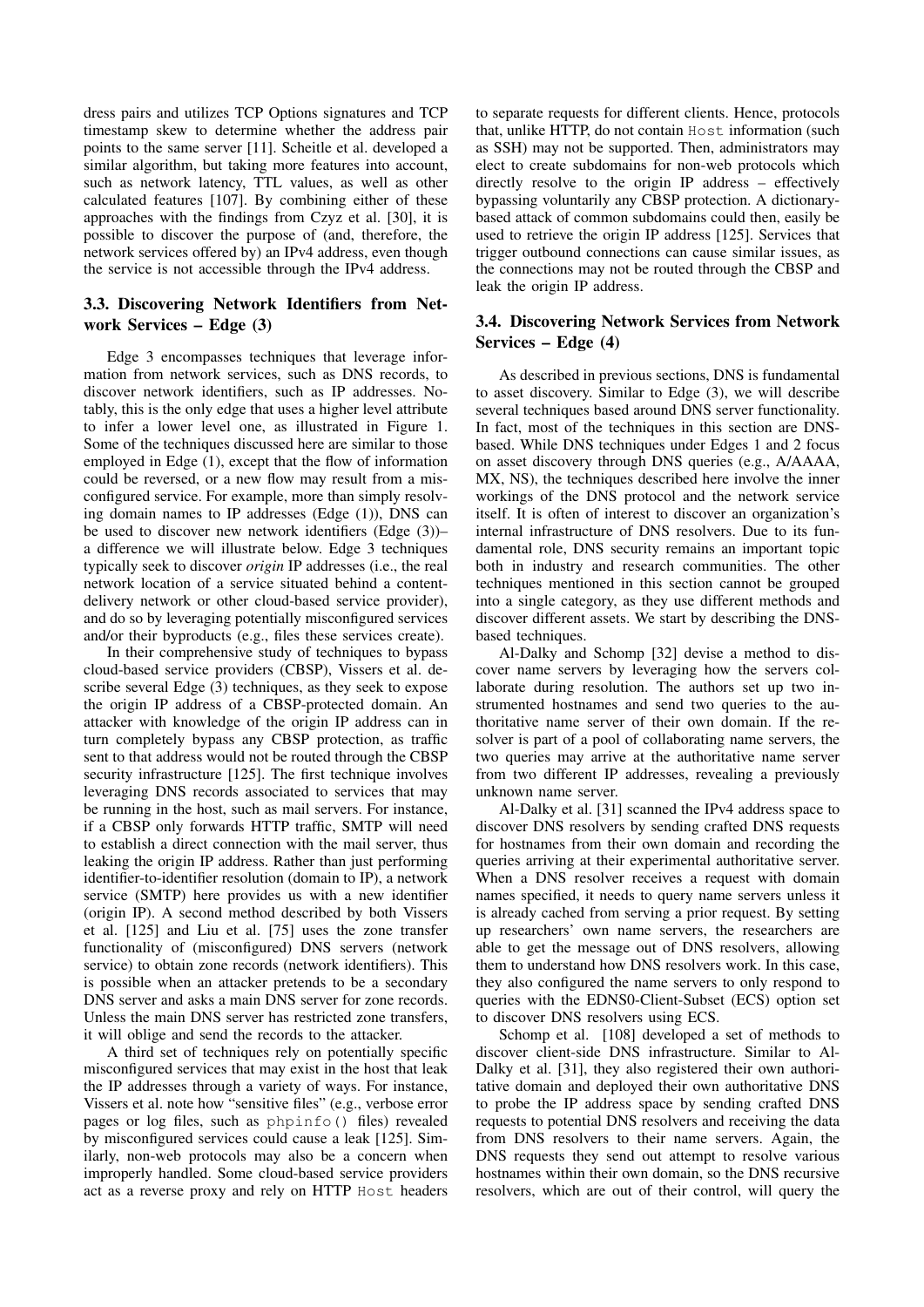<span id="page-9-1"></span>

| TABLE 5. OUR SYSTEMATIZATION OF PAPERS CONTAINING TECHNIQUES UNDER EDGE 3. |  |
|----------------------------------------------------------------------------|--|
|----------------------------------------------------------------------------|--|

| <b>Citation</b>                 | Edge  | Input asset    | Discovery technique                            | <b>Output asset</b> | <b>Remarks</b>                                              |
|---------------------------------|-------|----------------|------------------------------------------------|---------------------|-------------------------------------------------------------|
| <b>Reverse Information Flow</b> |       |                |                                                |                     |                                                             |
| [125]                           |       | Mult. services | Access net. service without explicit host info | IP address          | Real IP leaked if a service on a subdomain behind CBSP      |
|                                 |       |                |                                                |                     | lacks protocol information                                  |
| $[55]$                          |       | Name server    | Query open resolver for v6only zone            | IPv6 address        | Identifies IPv6 addresses of open resolvers                 |
| [60]                            | 2.3.4 | IP/MAC addr.   | Probing (nmap/arpscan), HW side-channels       | IP/MAC addr.        | Identifies HW colocation on public cloud platforms          |
| <b>Misconfigurations</b>        |       |                |                                                |                     |                                                             |
| [75, 125]                       |       | Name server    | Dictionary attack                              | Domains             | Only the domains in the used dictionary file are discovered |
| [75, 125]                       |       | Name server    | DNS zone transfer                              | Domains             | Only works if the DNS server has enabled zone transfers     |
| [125]                           |       | Web server     | Trigger outbound connection from web server    | IP address          | Return traffic not going through CBSP exposes the real host |

<span id="page-9-0"></span>TABLE 6. OUR SYSTEMATIZATION OF PAPERS CONTAINING TECHNIQUES UNDER EDGE 4.

| <b>Citation</b>            | Edge  | Input asset   | Discovery technique                            | <b>Output</b> asset | <b>Remarks</b>                                             |
|----------------------------|-------|---------------|------------------------------------------------|---------------------|------------------------------------------------------------|
| <b>DNS Based Discovery</b> |       |               |                                                |                     |                                                            |
| [87]                       |       | Name server   | Authoritative name server discovery technique  | Name server         | Identifies auth NS from apex and NS records in the child   |
| $[31]$                     |       | Name server   | DNS query for hostnames under own domain       | Name server         | Identifies outbound addresses of (open) resolvers          |
| $[32]$                     |       | Name server   | DNS query for hostnames under own domain       | Name server         | Identifies open resolvers sharing a cache                  |
| [68]                       |       | Mail server   | Send email to inexistent dst. in target domain | Name server         | Uses email bounces to identify recursive resolvers of MTAs |
| $[105]$                    | 4     | Mail/DNS srv. | Send email from domain with auth. NS control   | Name server         | Identify recursor used by MTA due to triggered SPF check   |
| Other                      |       |               |                                                |                     |                                                            |
| [99]                       |       | Web server    | Port scans using server-side requests          | Multiple services   |                                                            |
| [124]                      | 4     | Web server    | Prober bash script tool                        | Multiple services   | Discovers protocols on a server with ALPN/NPN              |
| [60]                       | 2.3.4 | IP/MAC addr.  | $nmap/arpscan + HW$ side-channels              | IP/MAC addr.        | Identifies HW colocation on public cloud platforms         |

name servers as specified in the original DNS requests, arriving to the name servers the researchers have control of. The difference is that they studied the IP addresses arriving at their authoritative name space to find recursive DNS egress resolvers as well as open DNS ingress servers to gain a deeper understanding of different DNS resolvers.

Klein et al. [\[68\]](#page-14-30) used a similar probing strategy to Schomp et al., but furthered the device discovery process to find hidden caches used in DNS infrastructure. Apart from directly sending DNS requests to open resolvers, they also used web browsers and mail servers to generate DNS requests. The former was achieved by embedding a script in an ad network page and attaching it to a static URL. The latter involves sending emails to non-existing email addresses in the target domains. To be compliant with the SMTP standard, email servers are required to generate a Delivery Status Notification (DSN, or bounce) message to the originator, and the server has to perform DNS resolution to generate the bounce message. The responses from DNS resolvers sent to researchers' name servers contain the data for discovering DNS services.

Scheffler et al.[\[105\]](#page-16-19) leverage the functionality of both mail and name servers. Sender Policy Framework (SPF) was developed to combat spam by verifying the identity of senders. In SPF, valid mail tranfer agent (MTA) IP addresses are listed in a TXT record in the organization's domain. The authors set up their own domain and sent out emails as part of their measurement methodology. When the emails arrive at an MTA, they trigger an SPF check. The MTA's resolver then queries your authoritative name server, thereby revealing the IPs of those DNS resolvers.

Naab et al. [\[87\]](#page-15-29) implement a custom DNS resolver that uses QNAME minimization to discover all of the available authoritative name servers within a queried zone. QNAME minimization [\[21\]](#page-13-28) was developed to improve privacy by not sending the full original DNS query name (QNAME) in each query. Instead, name servers are only queried for the domain level they are responsible for. Their custom DNS resolver queries all available authoritative name servers for each zone in the domain using three different methods. It extracts name servers from the name in delegation (NS) records and from the IP addresses contained within glue (A) records. Lastly, name servers are extracted from all other NS records in the zone apex.

Pellegrino et al. [\[99\]](#page-15-30) uses the server-side request functionality of a website running on a server. One can provide to a web server, for instance, a request containing the URL and port that one wants to probe. The web server then performs the server-side request to the provided URL and port. When the web server fails to parse the probed server's response as HTTP, it returns an error message. These error messages can in turn reveal which services are running on the probed server, such as the software running on the probed port or which service is running on the probed port.

Finally, Varvello et al. [\[124\]](#page-16-20) create a bash script Prober to scan for multiple network services. Prober uses OpenSSL to perform ALPN and NPN negotiations on web servers. It does this to discover numerous protocols that might be announced by the server.

#### <span id="page-9-2"></span>3.5. Systematization Summary

Tables [3](#page-4-0) to [6](#page-9-0) contain the systematization of the literature performed for this survey. Note, that one paper might occur in multiple lines if it uses multiple techniques, and multiple papers may appear on the same line, if they use the same asset discovery technique. The *Edge* column corresponds to the edge number in Figure [1.](#page-2-0) Furthermore, the techniques presented in the table follow the systematization syntax described in Section [2.3.](#page-3-2)

A simple, but interesting, observation is the significant underrepresentation of *network service-to-network identifier* and *network service-to-network service* (Edges (3) and (4)), when compared to the other two types of asset discovery techniques. Much of the surveyed literature deals with Internet measurement. Given its nature, the initiation of this type of research necessitates basic network identifiers, such as IP addresses and domains. This logically leads to an overrepresentation of asset discovery techniques that take a network identifier as input.

The techniques used in Edge (1) can be roughly grouped into three groups: discovery using 1) passive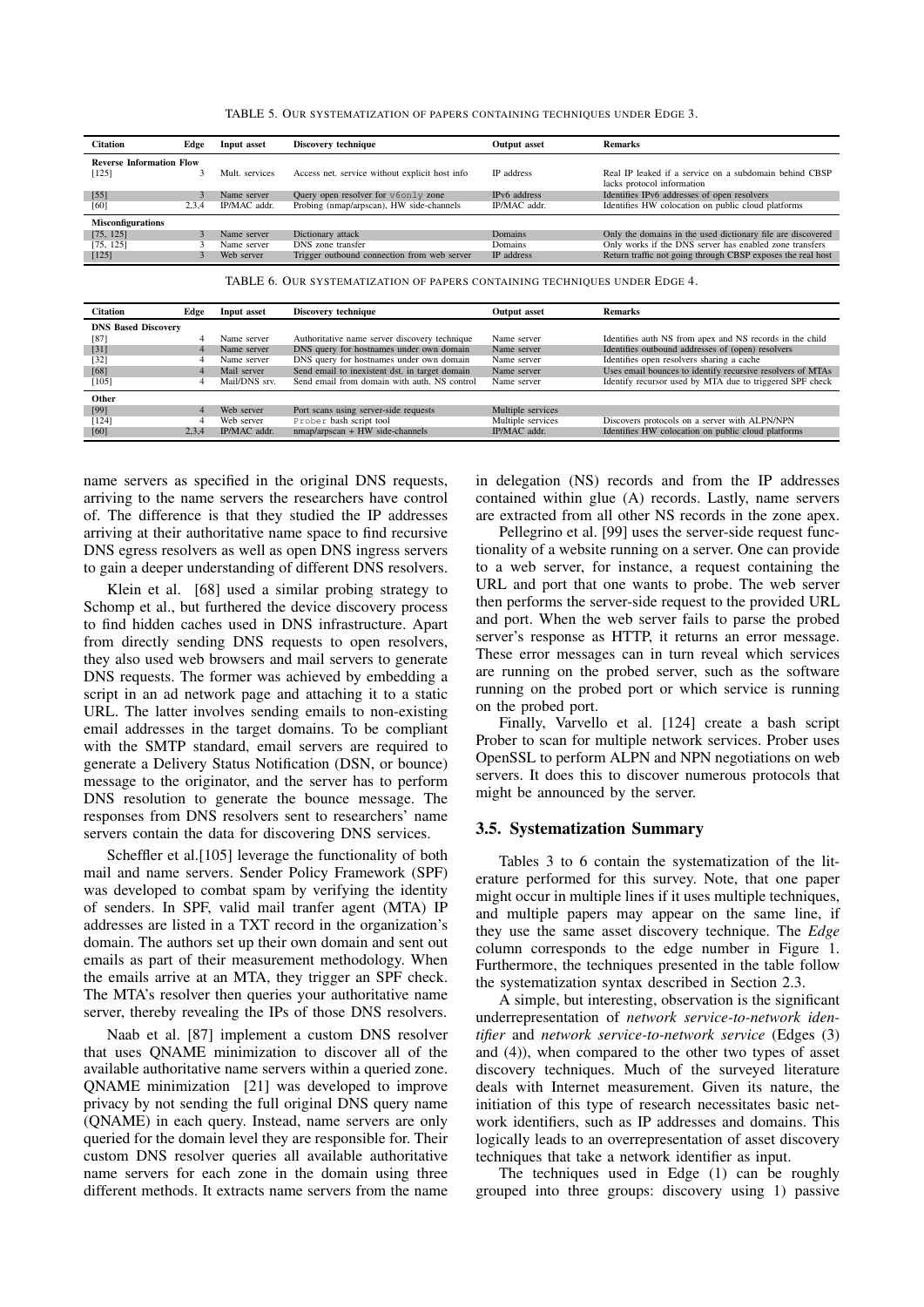data sources, 2) functionality of existing technologies and infrastructure, and 3) novel algorithms making use of existing technologies. CAIDA prefix-to-AS and RouteViews data seem to be the standard choice for discovering BGP prefixes and ASs. Both passive and active DNS are widely used in academic research.

Edge (2), discovering network services using network identifiers, is the second overrepresented edge. A significant amount of the discovery techniques described in the literature revolve around the network scanner ZMap.

Edges (3) and (4) use network services to discover network identifiers and more network services, respectively. Most of the techniques associated with these two edges involve the usage of flaws in configuration or the technology itself.

# <span id="page-10-0"></span>4. Applying the Asset Identification Framework to Case Studies

Having mapped the literature onto the various edges of the asset identification framework, we now illustrate its use by applying that framework to several case studies. In the previous section, we extracted the particular edge that researchers used in their work. Here, we construct sequences of edges into paths indicating different assetdiscovery processes from beginning to end.

External estimation of enterprise cyber risk A slew of firms, such as Security Scorecard, QuadMetrics, Bitsight, and CyberCube, now offer external assessments of enterprise cyber risks. Their tools provide quantitative scores based on externally observed network characteristics. For these scores to be valid, they first need an accurate asset inventory for the target organizations, which they have to obtain without the organization's cooperation.

While the methods employed by these firms are proprietary, we can glean some insights into their approach by studying the academic papers published by the founders of QuadMetrics [\[78,](#page-15-3) [130\]](#page-16-21). For the bootstrapping phase (Edge (0)), the authors used data from regional Internet registries to identify all the organizations asserting ownership over IP address space. From there, they associate the advertised IP addresses with each organization. They supplement this by searching for the organization's domain name on a search engine  $(\text{Edge}(0))$ , then resolving the domain to its IP address and identifying the subnet on which the IP address resides (Edge (1)). This in turn identifies more IP addresses belonging to the organization.

Because the researchers' goal is to identify network misconfigurations [\[19,](#page-13-29) [36\]](#page-14-31) that could lead to a security breach, they identified network services where misconfigurations could readily be identified. This included identifying open DNS resolvers (Edge (2)) that could be used in DDoS amplification attacks. They also went beyond the identification of services to identifying weaknesses, including BGP misconfigurations and problematic HTTPS certificates, and open SMTP relays.

Take-away: We now have a standardized view into what these researchers did to identify assets. Others carrying on similar efforts could improve upon their findings by utilizing more Edge (1) and (3) actions from the Tables [3](#page-4-0) and [5.](#page-9-1) The authors' choice of Edge (2) actions reflects

their underlying goal of identifying security misconfigurations that may be predictive of future breaches, so it is not as clear whether the efforts would benefit from identifying additional network services.

Understanding IPv4/IPv6 security configuration inconsistencies A more research-driven problem is an investigation of configuration inconsistencies between IPv4 and IPv6 in dual-homed hosts. With the global IPv4 address exhaustion, more and more organizations start to deploy IPv6 on their networks. However, this opens the door to simple misconfigurations, where access policies differ between IPv4 and IPv6, as—depending on the platform firewall configurations have to be configured in other places than for IPv4 [\[36\]](#page-14-31).

To investigate this issue, we can either start with the exploration of IPv4 or IPv6 addresses of assets for all organizations connected to the Internet (Edge (0)). As soon as we identified IPv4 or IPv6 addresses, we can start "matching," *i.e.*, identifying corresponding IPv4 or IPv6 addresses (Edge (1)). This can be done by resolving the reverse DNS entries of the identified addresses, and subsequently resolving the corresponding A/AAAA RRs of the returned hosts (Edge (1)). As soon as we identified a set of dual homed hosts, we can explore the available services on these hosts (Edge (2)). This service exploration can then be used to further refine our network resources list, *e.g.*, by checking that services running on the identified IPv4 and IPv6 addresses present the same banners (Edge (3)). Take-away: By using the proposed framework, we can formalize the discovery process of assets. Especially for the procedure of identifying multi-homed hosts, it provides clarity on *what* we want to discover using *which* means. More fundamentally, the asset discovery procedure as outlined in this paper provides a guideline from which researchers can start to design their discovery procedure. The seemingly obvious choice with what to start (IPv4 or IPv6 addresses) becomes more evident as an *and*choice, not an *either-or-*choice. Furthermore, the option to utilize services to further refine the selection of multihomed hosts seems obvious when using our framework. Nonetheless, earlier work did not directly utilize this option when conducting such a study, and only focused on address discovery using DNS (Edges (0) and (1)) [\[30\]](#page-13-6).

Discovering IoT services Since Nmap creator Gordon "Fyodor" Lyon scanned "the entire Internet" in 2008 [\[81\]](#page-15-31), replicating this feat has become commoditized. Nowadays, we have services and tools that literally save days of scanning networks, either by speeding up the process or simply providing the list of open ports as a service. These services have recently specialized in the identification of Internet-enabled devices that are openly accessible, the socalled, Internet of things (IoT). Based on similar principles as Nmap, multiple online search engines have emerged providing identification of services running on IoT devices such as [Shodan.io,](Shodan.io) <Zoomeye.org> and [Fofa.so.](Fofa.so)

The starting discovery technique of these engines is quite simple, *i.e.*, they take IPv4 addresses and identify any service running on that address (Edge (2)). Once all these services are identified they store any metadata related to the open service(s). After the initial exhaustive discovery data storage are completed, these tools allow to search for any Internet device, filtering by date, location,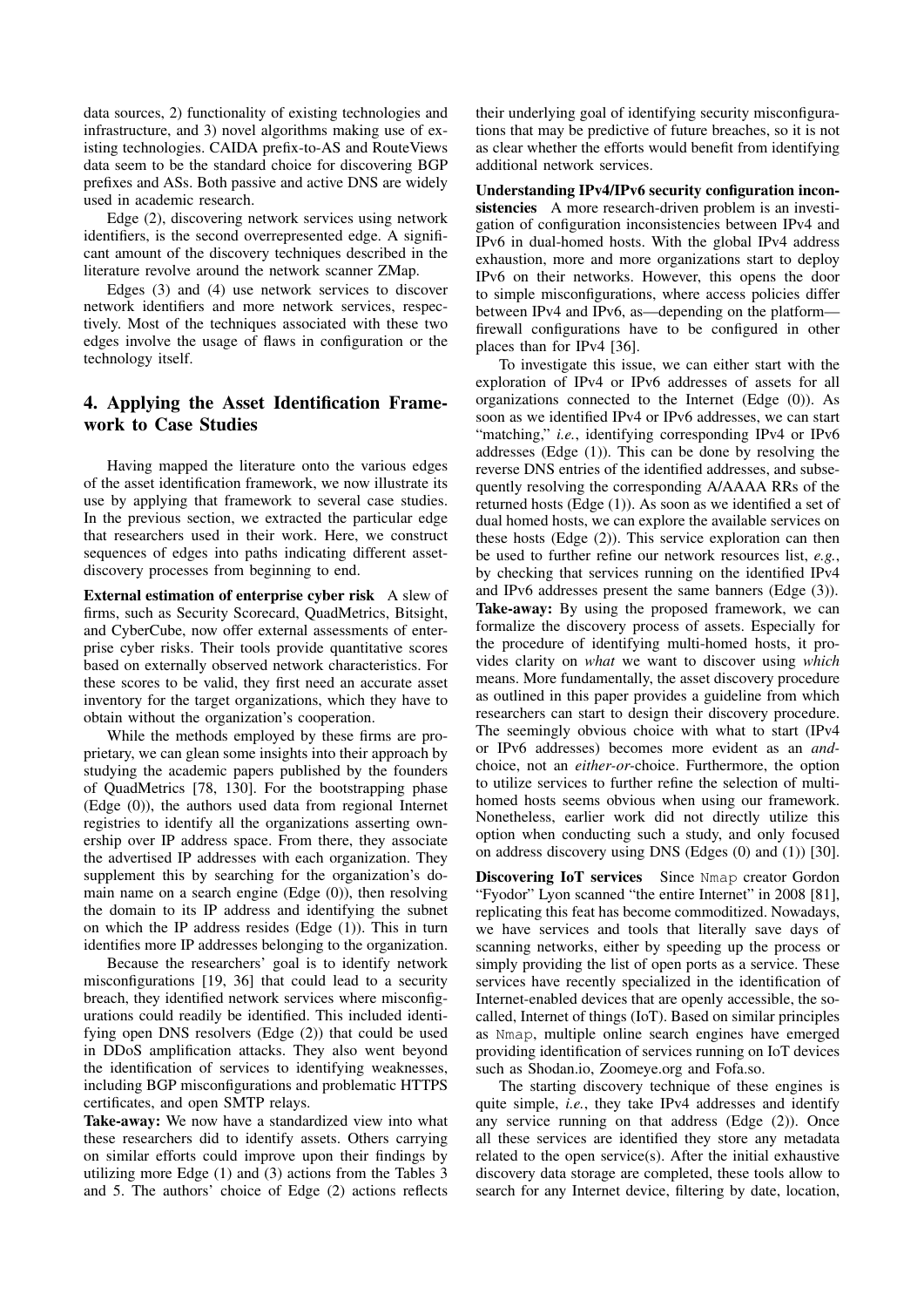ports, protocols, operating system, and much more. All these different network resources and services are indexed in an online search engine which allows the researcher to discover resources and services over all edges of our framework. Taking Shodan [\[110\]](#page-16-17) an example, we can map the network resources of any organization by entering its name (Edge (0)). This search will identify a set of network resources that can be used to identify more network resource (Edge (1)) and/or network services (Edge (2)) simply clicking on the identified resources. Shodan also allows searching for a particular network service (e.g., UPnP) which will discover additional network resources (Edge (3)) and network services (Edge (4)) that have that port open. Moreover, as Shodan also stores banner and protocol communication information for openly accessible network resources, it allows characterizing network services and thus identifying IoT devices.

Take-away: By scaling up a simple tool introduced in 2008, we can now identify services running in any openly accessible IoT device. Unfortunately the techniques behind these tools do not scale up for IPv6 connected devices. By leveraging IPv6 discovery techniques from Table [3](#page-4-0) such as [\[42\]](#page-14-16) and scan data as collected by Shodan [\[110\]](#page-16-17), researchers could further identify more services running on IoT devices.

Illicit marketplace forensics Since the early 2010s, illicit online anonymous marketplaces [\[26,](#page-13-30) [113\]](#page-16-22) have experienced rapid economic growth. Due to the very nature of the goods being sold (primarily narcotics [\[26\]](#page-13-30), but with digital goods a sizeable component as well [\[126\]](#page-16-23)), those markets are constantly under scrutiny and attempts at takedown by law enforcement.

The set of discovery tools described above might seem to be of limited use to this application case, since the markets are hosted on Tor hidden services [\[37\]](#page-14-32), which conceal IP addresses and related metrics (e.g., BGP AS numbers); by the same token, no DNS records are available, if these servers are properly configured. However, the hidden service protocol involves the registration of a .onion pseudo-DNS name with Tor's directory servers. Similar to what happens with DNS, some operators elect to have vanity addresses—the now defunct Silk Road market was notoriously hosted at silkroad6ownowfk.onion. As such, the .onion address, like a DNS name, becomes a network identifier that might be enumerated. Some online aggregators such as dark.fail provide a list of verified links (primarily to prevent phishing scams) as a form of directory for some . onion services (Edge  $(0)$ ). Along the same lines, even Wikipedia contains sometimes links to these services (*e.g.*, the former Silk Road address is mentioned in the relevant article). In addition, researchers have shown that it was possible to exhaustively list all onion services by passively listening to announcements [\[15\]](#page-13-31) (Edge (1)). While this specific problem has long been fixed, it is worth noting that .onion names, much like domain names are discoverable network identifiers.

In addition, misconfiguring a hidden service frequently leaks information that can be used to identify traditional network identifiers and services (Edges (3) and (4)). For instance, the notorious AlphaBay marketplace briefly leaked an email address belonging to its operator ultimately facilitating the marketplace take-down and the operator's arrest [\[65\]](#page-14-33). While AlphaBay is an extreme example of a data leak, it is not particularly unique—Silk Road [\[26\]](#page-13-30) also fell victim to a similar mishap. Setting aside such egregious mistakes, tools like CARONTE [\[82\]](#page-15-8) automate the exploitation of information leaks to attempt to deanonymize hidden services by revealing their IP addresses (Edge (1)).

More generally, much like their legitimate counterparts, modern online anonymous marketplaces rely on several servers, for load balancing traffic, denial-of-service resilience, and decoupling of basic functions (e.g., backend database vs. "hot wallet" server hosting cryptocurrency holdings). Using the type of asset discovery techniques earlier discussed, one of these servers leaking information (*e.g.*, an IP address) could point investigators to other servers of interest. This is what seems to have happened with Silk Road, though details in the criminal complaint [\[122\]](#page-16-24) are scarce. For instance, even though no public details about the investigative techniques used in Operation Onymous [\[121\]](#page-16-25) were shared, the mere fact that a police operation succeeded in taking down multiple marketplaces at the same time suggests that successful asset discovery took place. Because the take-down was incomplete (leading markets such as Evolution survived this police operation), we can only speculate that the markets that were identified might have shared part of their infrastructure, which turned out to be vulnerable. For instance, they might have had some portions of their services hosted on the same vulnerable platforms.

More generally, a hidden service could leak information by its mere existence. Indeed, assume that you run a virtual private server, and notice that one of your hosted machines only connects to a single IP address, which happens to be a Tor node, and that all traffic patterns resemble typical Tor patterns: this is pretty clear evidence that a Tor hidden service is running on the hosted machine. Subsequently, an adversary might use this information to discover *which* hidden service is running on the machine. Historically, this could be done by injecting a large number of nodes in the Tor network and hope the hidden service eventually picks one of the adversarial nodes as a "guard" (the first connection in the Tor circuit used by the hidden service to talk to the rest of the world), thereby revealing its IP address to the adversary [\[92\]](#page-15-32) (Edge (4)). While this issue has mostly been resolved by picking longterm guards, more recently, novel passive attacks against hidden services [\[72\]](#page-15-33) have been proposed. The short story is that maintaining anonymity is extremely difficult, and subject to similar techniques.

Take-away: Even in cases where assets purposely attempt to avoid detection, the techniques described above make it possible for an investigator to obtain considerable additional information from limited information leaks.

### <span id="page-11-0"></span>5. Discussion and Concluding Remarks

Asset discovery is typically not the main focus of network measurement research. As a result, it often does get the attention it deserves, since enumerating a population of assets involves many trade-offs. It would be far better to explicitly consider the choices and leverage novel techniques proposed by others. However, in practice, an understandable focus on primary measurement tasks, and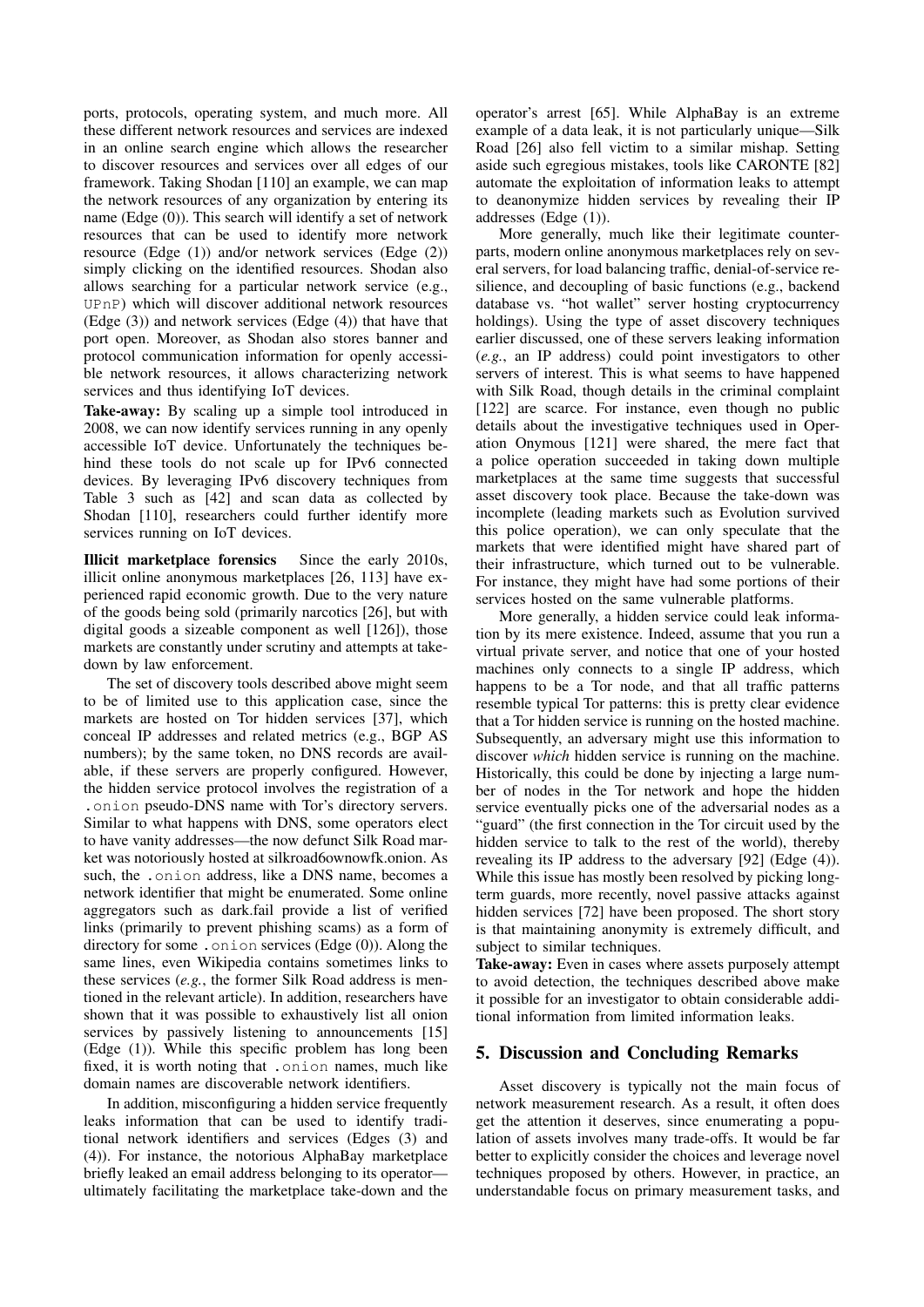the lack of a consistent framework to "plug together" asset discovery techniques, often result in an incomplete or ad hoc asset discovery process.

To address these issues, we present a framework for asset discovery. Our framework proposes a syntax to make explicit the steps in the asset-discovery process. This in turn provides a natural way to identify gaps in study design, thereby creating opportunities to build on earlier efforts by broadening the set of assets discovered. Furthermore, our systematization of recent advances in active asset discovery can help researchers select relevant techniques. Finally, we apply our framework to various use cases, which illustrates how techniques can be combined and how to identify where gaps remain.

Looking at the past five years of newly developed asset discovery techniques, the introduction of ZMap in 2013 had a long-lasting impact on the asset discovery process by enabling exhaustive scans of the IPv4 address space. However, the continued migration toward IPv6 has prompted research on IPv6 space scanning, which cannot be done exhaustively. Despite preliminary progress, this remains an area of future research.

DNS emerges as a central tool for discovering assets, especially network services. Interestingly, this appears to be a fairly recent trend, as the academic research community has seemingly overlooked DNS as an asset discovery tool for many years. Similarly, we find DNS helpful in locating IPv6 network resources. We therefore conclude that DNS-related asset discovery techniques could become more prevalent, as more corner cases and niche features of DNS are explored.

For topology-related asset discovery, the CAIDA prefix-to-AS and the RouteViews data have become the *de facto* standard across several recent publications. Nonetheless, these datasets also highlight that asset discovery is usually not the main goal. Instead, we find that researchers regularly create datasets and techniques to model how the Internet works, and not to discover assets in the cases we outline, such as red team use. Similarly, we find a large body of work focusing on different forms of misconfigurations [\[36,](#page-14-31) [43\]](#page-14-34) and how to discover them on the Internet, without having the operational aspect of computer security in mind. This, again, highlights the value of our classification and formalization we provide in this work, as it enables researchers to assess those techniques' value for being used in asset discovery.

Our framework can also foster new approaches to asset discovery, by re-assessing and re-positioning established techniques in a new context. For instance, the discussion of illicit marketplace exploration in Section [4](#page-10-0) shows how our framework can help identify functional analogies and similarities between *a priori* different protocols. Service discovery techniques for a given protocol may then be successfully repurposed for a different protocol. In turn, our framework can help implement asset discovery for concealed network services, *e.g.*, via CBSP or even Tor.

Additionally, this paper sheds light on some causes behind the replication challenges present in cybersecurity and network measurement research. A natural explanation for why it is hard to replicate network measurement results is that we are studying a dynamic network whose configurations regularly change (*e.g.*, IP address churn through DHCP, changing BGP routes). While these are real impediments, inconsistent use of different combinations of techniques can yield different asset compositions for investigation, which hampers replication. While not eliminating these problems, our framework does make such differences explicit, which may point to a solution.

Besides its immediate significance, we believe our work will remain relevant and valuable for researchers in the future. While protocols evolve, *e.g.*, DNS over HTTPS (DoH), the underlying concepts—connections, state, and identifiers—remain the same as they were 40 years ago, when TCP/IP was first introduced. Consequently, the techniques we describe will continue to be usable in research for some time. Furthermore, many of the techniques are not explicitly advertised as asset discovery techniques. Having them described and referenced in our paper might help keep future researchers from having to reinvent the wheel. The framework itself can be continuously extended as new techniques emerge in scientific literature. When such new techniques arise, researchers can map them onto the framework using the proposed syntax and combine them into tool-chains needed for conducting their own research. For example, we have found a lack of IoT discovery techniques in the scientific literature, even though there are more IoT connections to the Internet than non-IoT connections [\[116\]](#page-16-26). Additionally, we noted a dearth of research focusing on discovery of network services running on non-standard ports, an important but overlooked subject.

The proposed syntax and framework is very general and abstract enough to fit changes in networking. Even networks that do not operate on TCP/IP communicate through network identifiers and network services. Nonetheless, major changes in networking and protocols are entirely possible (e.g. New IP [\[1\]](#page-13-32), LoRaWAN [\[57\]](#page-14-35)). If a significant change occurs in the future such that networks will behave differently than those of today, the techniques mentioned this systematization will become less relevant. In that case, however, our framework can still incorporate the changes, as the concept of communication does not change: network services will always have to make identifiers accessible to users.

Acknowledgments. This research was partially supported by the Air Force Research Laboratory (AFRL) under agreement number FA8750-19-1-0152, and by the European Commission through the H2020 program in projects CyberSecurity4Europe (Grant No. #830929), and Safe-DEED (Grant No. #825225). The U.S. Government is authorized to reproduce and distribute reprints for Governmental purposes notwithstanding any copyright notation thereon. The views and conclusions contained herein are those of the authors and should not be interpreted as necessarily representing the official policies or endorsements, either expressed or implied, of AFRL or the U.S. Government.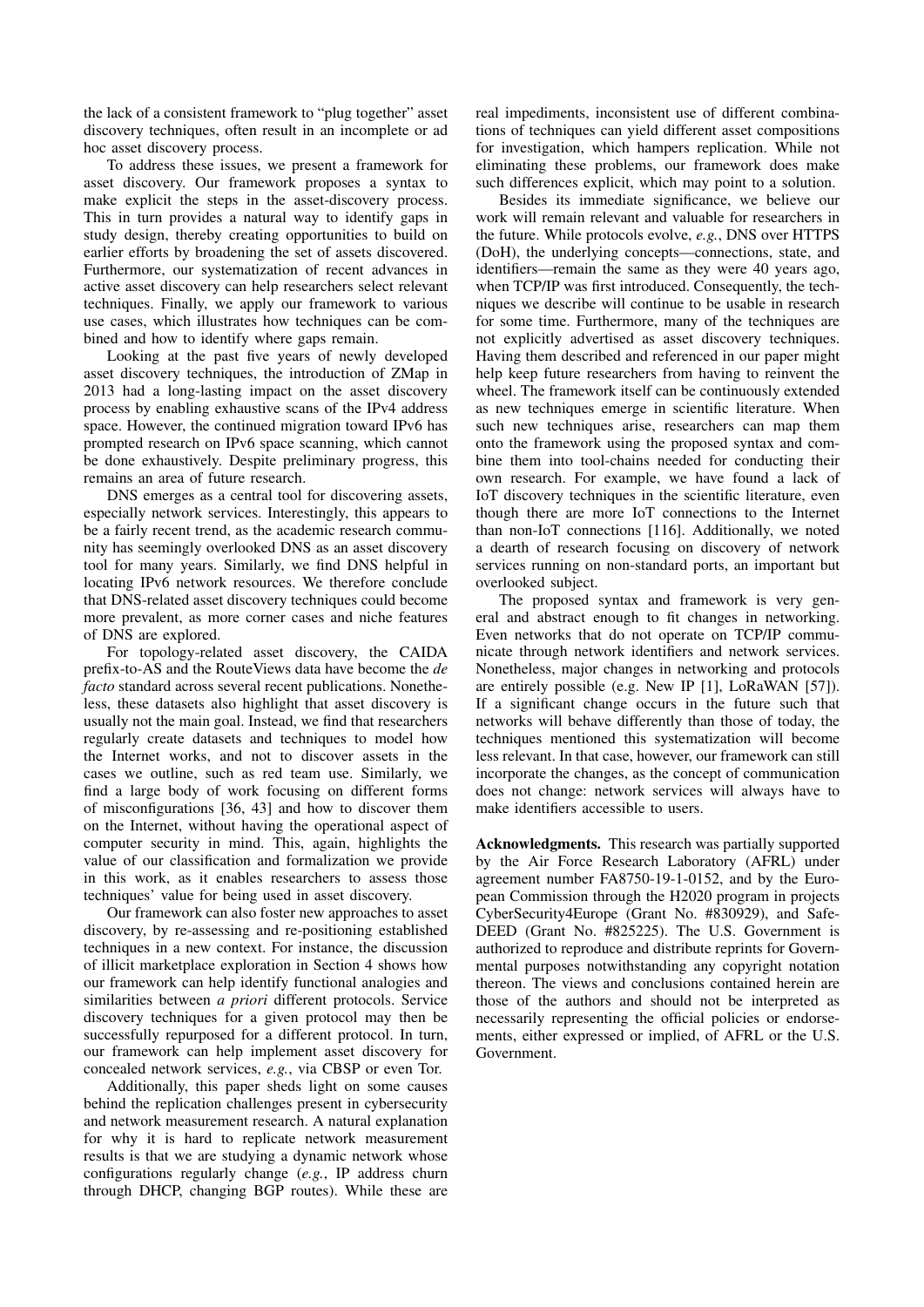#### References

- <span id="page-13-32"></span>[1] *A Brief Introduction about New IP Research Initiative*. URL: [https://www.huawei.com/en/industry-insights/innovation/new](https://www.huawei.com/en/industry-insights/innovation/new-ip)[ip](https://www.huawei.com/en/industry-insights/innovation/new-ip) (visited on 02/18/2021).
- <span id="page-13-20"></span>[2] David Adrian, Karthikeyan Bhargavan, Zakir Durumeric, Pierrick Gaudry, Matthew Green, J. Alex Halderman, Nadia Heninger, Drew Springall, Emmanuel Thomé, Luke Valenta, Benjamin VanderSloot, Eric Wustrow, Santiago Zanella-Béguelin, and Paul Zimmermann. "Imperfect Forward Secrecy: How Diffie-Hellman Fails in Practice". In: *Proceedings of the 22nd ACM SIGSAC Conference on Computer and Communications Security (CCS)*. 2015.
- <span id="page-13-2"></span>[3] Areej Albataineh and Izzat Alsmadi. "IoT and the Risk of Internet Exposure: Risk Assessment Using Shodan Queries". In: *Proceedings of the 20th IEEE International Symposium on "A World of Wireless, Mobile and Multimedia Networks" (WoWMoM)*. 2019.
- <span id="page-13-0"></span>[4] Alliantist Ltd. *ISO 27001 Annex A.8 - Asset Management*. en-GB. June 2018. URL: [https://www.isms.online/iso-27001/annex](https://www.isms.online/iso-27001/annex-a-8-asset-management/)[a-8-asset-management/](https://www.isms.online/iso-27001/annex-a-8-asset-management/) (visited on 06/10/2020).
- <span id="page-13-22"></span>[5] Omar Alrawi, Chaoshun Zuo, Ruian Duan, Ranjita Pai Kasturi, Zhiqiang Lin, and Brendan Saltaformaggio. "The Betrayal At Cloud City: An Empirical Analysis Of Cloud-Based Mobile Backends". In: *Proceedings of the 28th USENIX Security Symposium (USENIX Security)*. 2019. URL: [https://www.usenix.org/](https://www.usenix.org/conference/usenixsecurity19/presentation/alrawi) [conference/usenixsecurity19/presentation/alrawi.](https://www.usenix.org/conference/usenixsecurity19/presentation/alrawi)
- <span id="page-13-9"></span>[6] S. Alrwais, X. Liao, X. Mi, P. Wang, X. Wang, F. Qian, R. Beyah, and D. McCoy. "Under the Shadow of Sunshine: Understanding and Detecting Bulletproof Hosting on Legitimate Service Provider Networks". In: *Proceedings of the 38th IEEE Symposium on Security & Privacy (S&P)*. 2017.
- <span id="page-13-17"></span>[7] CAIDA: Center for Applied Internet Data Analysis. *Routeviews Prefix to AS Mappings Dataset (Pfx2as) for IPv4 and IPv6*. URL: [https://www.caida.org/data/routing/routeviews- prefix2as.xml](https://www.caida.org/data/routing/routeviews-prefix2as.xml) (visited on 06/23/2020).
- <span id="page-13-21"></span>[8] Nimrod Aviram, Sebastian Schinzel, Juraj Somorovsky, Nadia Heninger, Maik Dankel, Jens Steube, Luke Valenta, David Adrian, J. Alex Halderman, Viktor Dukhovni, Emilia Käsper, Shaanan Cohney, Susanne Engels, Christof Paar, and Yuval Shavitt. "{DROWN}: Breaking {TLS} Using SSLv2". In: *Proceedings of the 25th USENIX Security Symposium (USENIX Security)*. 2016. URL: [https : / / www . usenix . org / conference /](https://www.usenix.org/conference/usenixsecurity16/technical-sessions/presentation/aviram) [usenixsecurity16/technical-sessions/presentation/aviram.](https://www.usenix.org/conference/usenixsecurity16/technical-sessions/presentation/aviram)
- <span id="page-13-1"></span>[9] Mohammed Bashir and Nicolas Christin. "Three case studies in quantitative information risk analysis". In: *Proceedings of the 2008 CERT/SEI Making the Business Case for Software Assurance Workshop*. Sept. 2008. URL: [https://www.andrew.](https://www.andrew.cmu.edu/user/nicolasc/publications/ash.pdf) [cmu.edu/user/nicolasc/publications/ash.pdf.](https://www.andrew.cmu.edu/user/nicolasc/publications/ash.pdf)
- <span id="page-13-12"></span>[10] Karyn Benson, Alberto Dainotti, kc claffy, Alex C. Snoeren, and Michael Kallitsis. "Leveraging Internet Background Radiation for Opportunistic Network Analysis". In: *Proceedings of the 2015 Internet Measurement Conference (IMC)*. 2015.
- <span id="page-13-19"></span>[11] Robert Beverly and Arthur Berger. "Server Siblings: Identifying Shared IPv4/IPv6 Infrastructure Via Active Fingerprinting". In: *Proceedings of the 10th Passive and Active Measurement (PAM)*. 2015.
- <span id="page-13-16"></span>[12] Robert Beverly, Ramakrishnan Durairajan, David Plonka, and Justin P Rohrer. "In the IP of the Beholder: Strategies for Active IPv6 Topology Discovery". In: *Proceedings of the 2018 Internet Measurement Conference (IMC)*. 2018.
- <span id="page-13-18"></span>[13] Hugo L. J. Bijmans, Tim M. Booij, and Christian Doerr. "Just the Tip of the Iceberg: Internet-Scale Exploitation of Routers for Cryptojacking". In: *Proceedings of the 26th ACM SIGSAC Conference on Computer and Communications Security (CCS)*. 2019.
- <span id="page-13-8"></span>[14] Henry Birge-Lee, Yixin Sun, Anne Edmundson, Jennifer Rexford, and Prateek Mittal. "Bamboozling Certificate Authorities with {BGP}". In: *Proceedings of the 27th USENIX Security Symposium (USENIX Security)*. 2018. URL: [https://www.usenix.](https://www.usenix.org/conference/usenixsecurity18/presentation/birge-lee) [org/conference/usenixsecurity18/presentation/birge-lee.](https://www.usenix.org/conference/usenixsecurity18/presentation/birge-lee)
- <span id="page-13-31"></span>[15] Alex Biryukov, Ivan Pustogarov, and Ralf-Philipp Weinmann. "Trawling for Tor hidden services: Detection, measurement, deanonymization". In: *Proceedings of the 34th IEEE Symposium on Security & Privacy (S&P)*. 2013.
- <span id="page-13-23"></span>[16] Leon Böck, Emmanouil Vasilomanolakis, Max Mühlhäuser, and Shankar Karuppayah. "Next Generation P2P Botnets: Monitor-

ing Under Adverse Conditions". In: *Proceedings of the 21st International Symposium on Recent Advances in Intrusion Detection (RAID)*. 2019.

- <span id="page-13-3"></span>[17] Roland Bodenheim, Jonathan Butts, Stephen Dunlap, and Barry Mullins. en. In: *International Journal of Critical Infrastructure Protection* 7.2 (June 2014). DOI: 10.1016/j.ijcip.2014.03. [001.](https://doi.org/10.1016/j.ijcip.2014.03.001) URL: [http://www. sciencedirect.com/ science/article/ pii/](http://www.sciencedirect.com/science/article/pii/S1874548214000213) [S1874548214000213](http://www.sciencedirect.com/science/article/pii/S1874548214000213) (visited on 04/06/2020).
- <span id="page-13-4"></span>[18] Anthony J. Bonkoski, Russ Bielawski, and J. Alex Halderman. "Illuminating the Security Issues Surrounding Lights-Out Server Management". In: *7th USENIX Workshop on Offensive Technologies*. 2013. URL: [https : / / www . usenix . org / conference /](https://www.usenix.org/conference/woot13) woot<sup>13</sup>.
- <span id="page-13-29"></span>[19] Kevin Borgolte, Tobias Fiebig, Shuang Hao, Christopher Kruegel, and Giovanni Vigna. "Cloud Strife: Mitigating the Security Risks of Domain-Validated Certificates". In: *Proceedings of the 25th Network and Distributed System Security Symposium (NDSS)*. 2018.
- <span id="page-13-5"></span>[20] Kevin Borgolte, Shuang Hao, Tobias Fiebig, and Giovanni Vigna. "Enumerating Active IPv6 Hosts for Large-Scale Security Scans via DNSSEC-Signed Reverse Zones". In: *Proceedings of the 39th IEEE Symposium on Security & Privacy (S&P)*. 2018.
- <span id="page-13-28"></span>[21] S. Bortzmeyer. *DNS Query Name Minimisation to Improve Privacy*. en. RFC 7816. RFC Editor, Mar. 2016. DOI: [10.17487/](https://doi.org/10.17487/RFC7816) [RFC7816.](https://doi.org/10.17487/RFC7816) URL: <https://www.rfc-editor.org/info/rfc7816> (visited on 06/25/2020).
- <span id="page-13-13"></span>[22] Frank Cangialosi, Taejoong Chung, David Choffnes, Dave Levin, Bruce M. Maggs, Alan Mislove, and Christo Wilson. "Measurement and Analysis of Private Key Sharing in the HTTPS Ecosystem". In: *Proceedings of the 23rd ACM SIGSAC Conference on Computer and Communications Security (CCS)*. 2016.
- <span id="page-13-25"></span>[23] *Censys*. URL: <http://censys.io/> (visited on 06/02/2020).
- <span id="page-13-7"></span>[24] D. Chiba, T. Yagi, M. Akiyama, T. Shibahara, T. Yada, T. Mori, and S. Goto. "DomainProfiler: Discovering Domain Names Abused in Future". In: *Proceedings of the 46th IEEE/IFIP International Conference on Dependable Systems and Networks (DSN)*. 2016.
- <span id="page-13-11"></span>[25] Daiki Chiba, Ayako Akiyama Hasegawa, Takashi Koide, Yuta Sawabe, Shigeki Goto, and Mitsuaki Akiyama. "Domain-Scouter: Understanding the Risks of Deceptive IDNs". In: *Proceedings of the 22nd International Symposium on Recent Advances in Intrusion Detection (RAID)*. 2019. URL: [https://](https://www.usenix.org/conference/raid2019/presentation/chiba) [www.usenix.org/conference/raid2019/presentation/chiba.](https://www.usenix.org/conference/raid2019/presentation/chiba)
- <span id="page-13-30"></span>[26] Nicolas Christin. "Traveling the Silk Road: A measurement analysis of a large anonymous online marketplace". In: *Proceedings of the 22nd World Wide Web Conference (WWW)*. 2013.
- <span id="page-13-15"></span>[27] Taejoong Chung, David Choffnes, and Alan Mislove. "Tunneling for Transparency: A Large-Scale Analysis of End-to-End Violations in the Internet". In: *Proceedings of the 2016 Internet Measurement Conference (IMC)*. 2016.
- <span id="page-13-14"></span>[28] Taejoong Chung, Yabing Liu, David Choffnes, Dave Levin, Bruce MacDowell Maggs, Alan Mislove, and Christo Wilson. "Measuring and Applying Invalid SSL Certificates: The Silent Majority". In: *Proceedings of the 2016 Internet Measurement Conference*. Nov. 2016. URL: [https://doi.org/10.1145/2987443.](https://doi.org/10.1145/2987443.2987454) [2987454](https://doi.org/10.1145/2987443.2987454) (visited on 06/01/2020).
- <span id="page-13-24"></span>[29] A. Continella, M. Polino, M. Pogliani, and S. Zanero. "There's a Hole in that Bucket! A Large-scale Analysis of Misconfigured S3 Buckets". In: *Proceedings of the 34th Annual Computer Security Applications Conference (ACSAC)*. 2018.
- <span id="page-13-6"></span>[30] Jakub Czyz, Matthew Luckie, Mark Allman, and Michael Bailey. "Don't Forget to Lock the Back Door! A Characterization of IPv6 Network Security Policy". In: *Proceedings of the 23rd Network and Distributed System Security Symposium (NDSS)*. 2016.
- <span id="page-13-27"></span>[31] Rami Al-Dalky, Michael Rabinovich, and Kyle Schomp. "A Look at the ECS Behavior of DNS Resolvers". In: *Proceedings of the 2019 Internet Measurement Conference (IMC)*. 2019.
- <span id="page-13-26"></span>[32] Rami Al-Dalky and Kyle Schomp. "Characterization of Collaborative Resolution in Recursive DNS Resolvers". In: *Proceedings of the 13th Passive and Active Measurement (PAM)*. 2018.
- <span id="page-13-10"></span>[33] Wouter B de Vries, Roland van Rijswijk-Deij, Pieter-Tjerk de Boer, and Aiko Pras. "Passive Observations of a Large DNS Service: 2.5 Years in the Life of Google". In: *Proceedings of the 2018 International Workshop on Traffic Monitoring and Analysis (TMA)*. 2018.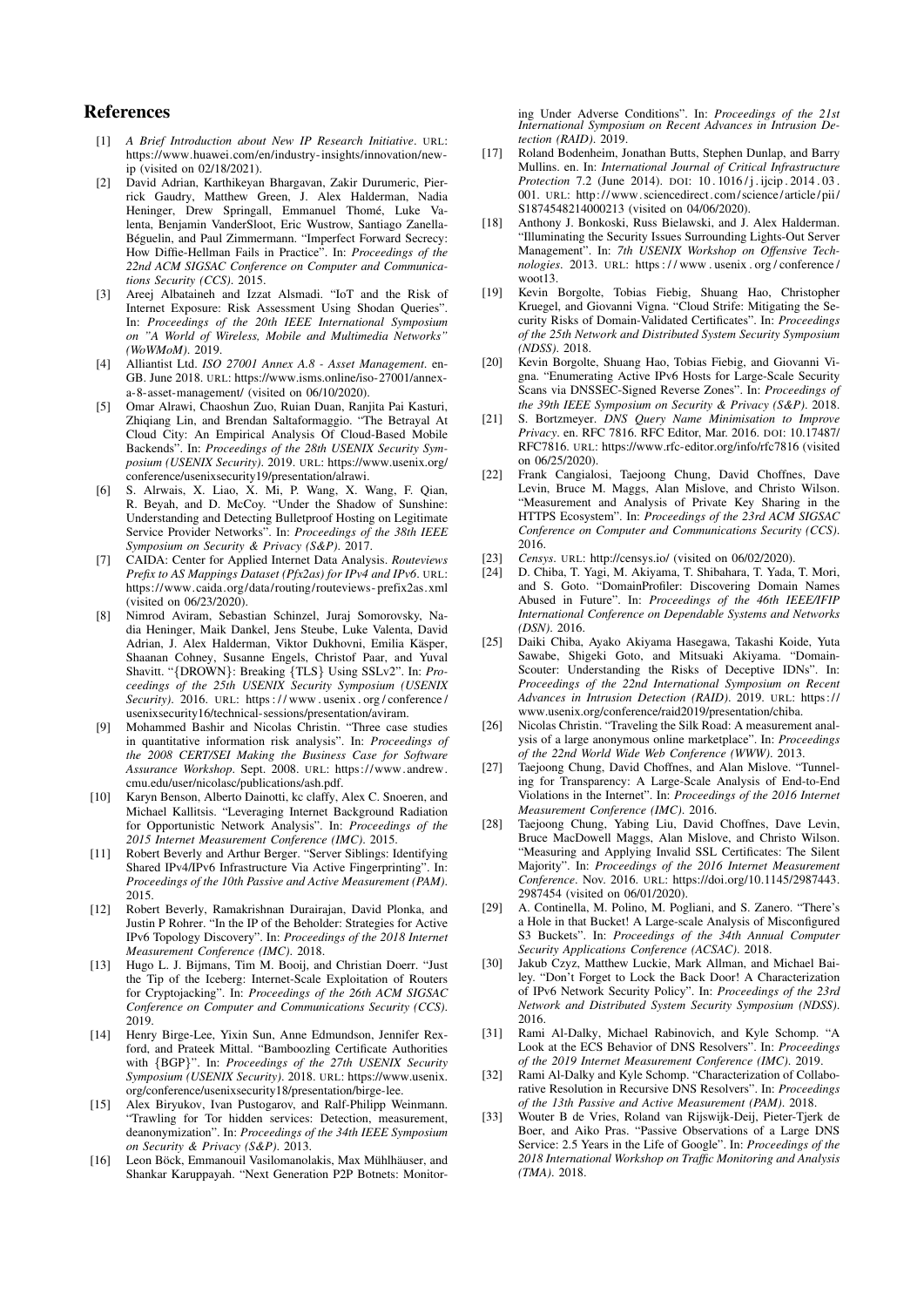- <span id="page-14-0"></span>[34] Matteo Dell'Amico, Leyla Bilge, Ashwin Kayyoor, Petros Efstathopoulos, and Pierre-Antoine Vervier. "Lean On Me: Mining Internet Service Dependencies From Large-Scale DNS Data". In: *Proceedings of the 33rd Annual Computer Security Applications Conference (ACSAC)*. 2017.
- <span id="page-14-14"></span>[35] Amogh Dhamdhere, David D. Clark, Alexander Gamero-Garrido, Matthew Luckie, Ricky K. P. Mok, Gautam Akiwate, Kabir Gogia, Vaibhav Bajpai, Alex C. Snoeren, and Kc Claffy. "Inferring Persistent Interdomain Congestion". In: *Proceedings of the 2018 ACM SIGCOMM Conference (SIGCOMM)*. 2018.
- <span id="page-14-31"></span>[36] Constanze Dietrich, Katharina Krombholz, Kevin Borgolte, and Tobias Fiebig. "Investigating System Operators' Perspective on Security Misconfigurations". In: *Proceedings of the 25th ACM SIGSAC Conference on Computer and Communications Security (CCS)*. 2018.
- <span id="page-14-32"></span>[37] Roger Dingledine, Nick Mathewson, and Paul Syverson. "Tor: The Second-Generation Onion Router". In: *Proceedings of the 13th USENIX Security Symposium (USENIX Security)*. 2014.
- <span id="page-14-22"></span>[38] Zakir Durumeric, David Adrian, Ariana Mirian, Michael Bailey, and J. Alex Halderman. "A Search Engine Backed by Internet-Wide Scanning". In: *Proceedings of the 22nd ACM SIGSAC Conference on Computer and Communications Security (CCS)*. 2015.
- <span id="page-14-18"></span>[39] Zakir Durumeric, J. Alex Halderman, David Adrian, Ariana Mirian, James Kasten, Elie Bursztein, Nicolas Lidzborski, Kurt Thomas, Vijay Eranti, and Michael Bailey. "Neither Snow Nor Rain Nor MITM...: An Empirical Analysis of Email Delivery Security". In: *Proceedings of the 22nd ACM SIGSAC Conference on Computer and Communications Security (CCS)*. 2015.
- <span id="page-14-25"></span>[40] Zakir Durumeric, Eric Wustrow, and J Alex Halderman. "ZMap: Fast Internet-Wide Scanning and Its Security Applications ZMap: Fast Internet-Wide Scanning and Its Security Applications". In: *Proceedings of the 22nd USENIX Security Symposium (USENIX Security)*. 2013.
- <span id="page-14-17"></span>[41] Tobias Fiebig, Kevin Borgolte, Shuang Hao, Christopher Kruegel, and Giovanni Vigna. "Something from Nothing (There): Collecting Global IPv6 Datasets from DNS". In: *Proceedings of the 12th Passive and Active Measurement (PAM)*. 2017.
- <span id="page-14-16"></span>[42] Tobias Fiebig, Kevin Borgolte, Shuang Hao, Christopher Kruegel, Giovanni Vigna, and Anja Feldmann. "In rDNS We Trust: Revisiting a Common Data-Source's Reliability". In: *Proceedings of the 13th Passive and Active Measurement (PAM)*. 2018.
- <span id="page-14-34"></span>[43] Tobias Fiebig, Anja Feldmann, and Matthias Petschick. "A oneyear perspective on exposed in-memory key-value stores". In: *Proceedings of the 2016 ACM Workshop on Automated Decision Making for Active Cyber Defense*. 2016.
- <span id="page-14-15"></span>[44] Pawel Foremski, Oliver Gasser, and Giovane C. M. Moura. "DNS Observatory: The Big Picture of the DNS". In: *Proceedings of the 2019 Internet Measurement Conference (IMC)*. 2019.
- <span id="page-14-7"></span>[45] Pawel Foremski, David Plonka, and Arthur Berger. "Entropy/IP: Uncovering Structure in IPv6 Addresses". In: *Proceedings of the 2016 Internet Measurement Conference (IMC)*. 2016.
- <span id="page-14-19"></span>[46] Ian D. Foster, Jon Larson, Max Masich, Alex C. Snoeren, Stefan Savage, and Kirill Levchenko. "Security by Any Other Name: On the Effectiveness of Provider Based Email Security". In: *Proceedings of the 22nd ACM SIGSAC Conference on Computer and Communications Security (CCS)*. 2015.
- <span id="page-14-2"></span>[47] Oliver Gasser, Benjamin Hof, Max Helm, Maciej Korczynski, Ralph Holz, and Georg Carle. "In Log We Trust: Revealing Poor Security Practices with Certificate Transparency Logs and Internet Measurements". In: *Proceedings of the 13th Passive and Active Measurement (PAM)*. 2018.
- <span id="page-14-23"></span>[48] Oliver Gasser, Quirin Scheitle, Pawel Foremski, Qasim Lone, Maciej Korczyński, Stephen D. Strowes, Luuk Hendriks, and Georg Carle. "Clusters in the Expanse: Understanding and Unbiasing IPv6 Hitlists". In: *Proceedings of the 2018 Internet Measurement Conference (IMC)*. 2018.
- <span id="page-14-3"></span>[49] Oliver Gasser, Quirin Scheitle, Sebastian Gebhard, and Georg Carle. "Scanning the IPv6 Internet: Towards a Comprehensive Hitlist". In: *Proceedings of the 2016 International Workshop on Traffic Monitoring and Analysis (TMA)*. 2016. URL: [http:](http://dl.ifip.org/db/conf/tma/tma2016/tma2016-final51.pdf) [//dl.ifip.org/db/conf/tma/tma2016/tma2016-final51.pdf.](http://dl.ifip.org/db/conf/tma/tma2016/tma2016-final51.pdf)
- <span id="page-14-9"></span>[50] Manaf Gharaibeh, Anant Shah, Bradley Huffaker, Han Zhang, Roya Ensafi, and Christos Papadopoulos. "A Look at Router Geolocation in Public and Commercial Databases". In: *Proceedings of the 2017 Internet Measurement Conference (IMC)*. 2017.
- <span id="page-14-12"></span>[51] Jean-Francois Grailet and Benoit Donnet. "Revisiting Subnet Inference WISE-Ly". In: 2019. URL: [https://github.com/JefGrai](https://github.com/JefGrailet/WISE) [let/WISE](https://github.com/JefGrailet/WISE) (visited on 06/28/2019).
- <span id="page-14-11"></span>[52] Jean-Franois Grailet, Fabien Tarissan, and Benoit Donnet. "Passive Observations of a Large DNS Service: 2.5 Years in the Life of Google". In: *Proceedings of the 2016 International Workshop on Traffic Monitoring and Analysis (TMA)*. 2016. URL: [http:](http://dl.ifip.org/db/conf/tma/tma2016/tma2016-final12.pdf) [//dl.ifip.org/db/conf/tma/tma2016/tma2016-final12.pdf.](http://dl.ifip.org/db/conf/tma/tma2016/tma2016-final12.pdf)
- <span id="page-14-6"></span>[53] Shuai Hao, Yubao Zhang, Haining Wang, and Angelos Stavrou. "End-Users Get Maneuvered: Empirical Analysis of Redirection Hijacking in Content Delivery Networks". In: *Proceedings of the 27th USENIX Security Symposium (USENIX Security)*. 2018. URL: [https : / / www . usenix . org / conference / usenixsecurity18 /](https://www.usenix.org/conference/usenixsecurity18/presentation/hao) [presentation/hao.](https://www.usenix.org/conference/usenixsecurity18/presentation/hao)
- <span id="page-14-26"></span>[54] D. Harkins and D. Carrel. *The Internet Key Exchange (IKE)*. en. RFC 2409. RFC Editor, Nov. 1998. pol: 10.17487/rfc24 [09.](https://doi.org/10.17487/rfc2409) URL: [https://www.rfc- editor.org/info/rfc2409](https://www.rfc-editor.org/info/rfc2409) (visited on 06/10/2020).
- <span id="page-14-29"></span>[55] Luuk Hendriks, Ricardo de Oliveira Schmidt, Roland van Rijswijk-Deij, and Aiko Pras. "On the Potential of IPv6 Open Resolvers for DDoS Attacks". In: *Proceedings of the 12th Passive and Active Measurement (PAM)*. 2017.
- <span id="page-14-13"></span>[56] T. Hlavacek, A. Herzberg, H. Shulman, and M. Waidner. "Practical Experience: Methodologies for Measuring Route Origin Validation". In: *Proceedings of the 48th IEEE/IFIP International Conference on Dependable Systems and Networks (DSN)*. 2018.
- <span id="page-14-35"></span>[57] *Homepage - LoRa Allicance*. URL: [https://lora - alliance . org/](https://lora-alliance.org/) (visited on 02/18/2021).
- <span id="page-14-20"></span>[58] Hang Hu and Gang Wang. "End-to-End Measurements of Email Spoofing Attacks". In: *Proceedings of the 27th USENIX Security Symposium (USENIX Security)*. 2018. URL: [https://www.usenix.](https://www.usenix.org/conference/usenixsecurity18/presentation/hu) [org/conference/usenixsecurity18/presentation/hu.](https://www.usenix.org/conference/usenixsecurity18/presentation/hu)
- <span id="page-14-1"></span>[59] Qinwen Hu, Muhammad Rizwan Asghar, and Nevil Brownlee. "Measuring IPv6 DNS Reconnaissance Attacks and Preventing Them Using DNS Guard". In: *Proceedings of the 48th IEEE/IFIP International Conference on Dependable Systems and Networks (DSN)*. 2018.
- <span id="page-14-24"></span>[60] M. Inci, G. Irazoqui, T. Eisenbarth, and B. Sunar. "Efficient, Adversarial Neighbor Discovery using Logical Channels on Microsoft Azure". In: *Proceedings of the 32nd Annual Computer Security Applications Conference (ACSAC)*. 2016.
- <span id="page-14-28"></span>[61] Jim Roskind. *QUIC: Design Document and Specification Rationale*. en. Apr. 2012. URL: [https://docs.google.com/document/](https://docs.google.com/document/d/1RNHkx_VvKWyWg6Lr8SZ-saqsQx7rFV-ev2jRFUoVD34/) d/1RNHkx\_VvKWyWg6Lr8SZ-saqsQx7rFV-ev2jRFUoVD34/ (visited on 06/02/2020).
- <span id="page-14-5"></span>[62] L. Jin, S. Hao, H. Wang, and C. Cotton. "Your Remnant Tells Secret: Residual Resolution in DDoS Protection Services". In: *Proceedings of the 48th IEEE/IFIP International Conference on Dependable Systems and Networks (DSN)*. 2018.
- <span id="page-14-10"></span>[63] Mattijs Jonker, Alistair King, Johannes Krupp, Christian Rossow, Anna Sperotto, and Alberto Dainotti. "Millions of Targets under Attack: A Macroscopic Characterization of the DoS Ecosystem". In: *Proceedings of the 2017 Internet Measurement Conference (IMC)*. 2017.
- <span id="page-14-8"></span>[64] Mattijs Jonker, Anna Sperotto, Roland van Rijswijk-Deij, Ramin Sadre, and Aiko Pras. "Measuring the Adoption of DDoS Protection Services". In: *Proceedings of the 2016 Internet Measurement Conference (IMC)*. 2016.
- <span id="page-14-33"></span>[65] U.S. Department of Justice. *US vs. Cazes, Verified Complaint for Forfeiture in Rem*. [https : / / www . justice . gov / opa / press](https://www.justice.gov/opa/press-release/file/982821/download)  [release/file/982821/download.](https://www.justice.gov/opa/press-release/file/982821/download) July 2017.
- <span id="page-14-21"></span>[66] Andrew J. Kaizer and Minaxi Gupta. "∼Open Resolvers: Understanding the Origins of Anomalous Open DNS Resolvers". In: *Proceedings of the 10th Passive and Active Measurement (PAM)*. 2015.
- <span id="page-14-27"></span>[67] Kaufman, C. *Internet Key Exchange (IKEv2) Protocol*. RFC 4306. RFC Editor, Dec. 2005. DOI: [10.17487/RFC4306.](https://doi.org/10.17487/RFC4306) URL: <https://www.rfc-editor.org/info/rfc4306> (visited on 06/10/2020).
- <span id="page-14-30"></span>[68] Amit Klein, Haya Shulman, and Michael Waidner. "Counting in the Dark: DNS Caches Discovery and Enumeration in the Internet". In: *Proceedings of the 47th IEEE/IFIP International Conference on Dependable Systems and Networks (DSN)*. 2017.
- <span id="page-14-4"></span>[69] Athanasios Kountouras, Panagiotis Kintis, Chaz Lever, Yizheng Chen, Yacin Nadji, David Dagon, Manos Antonakakis, and Rodney Joffe. "Enabling Network Security Through Active DNS Datasets". In: *Proceedings of the 19th International Symposium on Recent Advances in Intrusion Detection (RAID)*. 2016.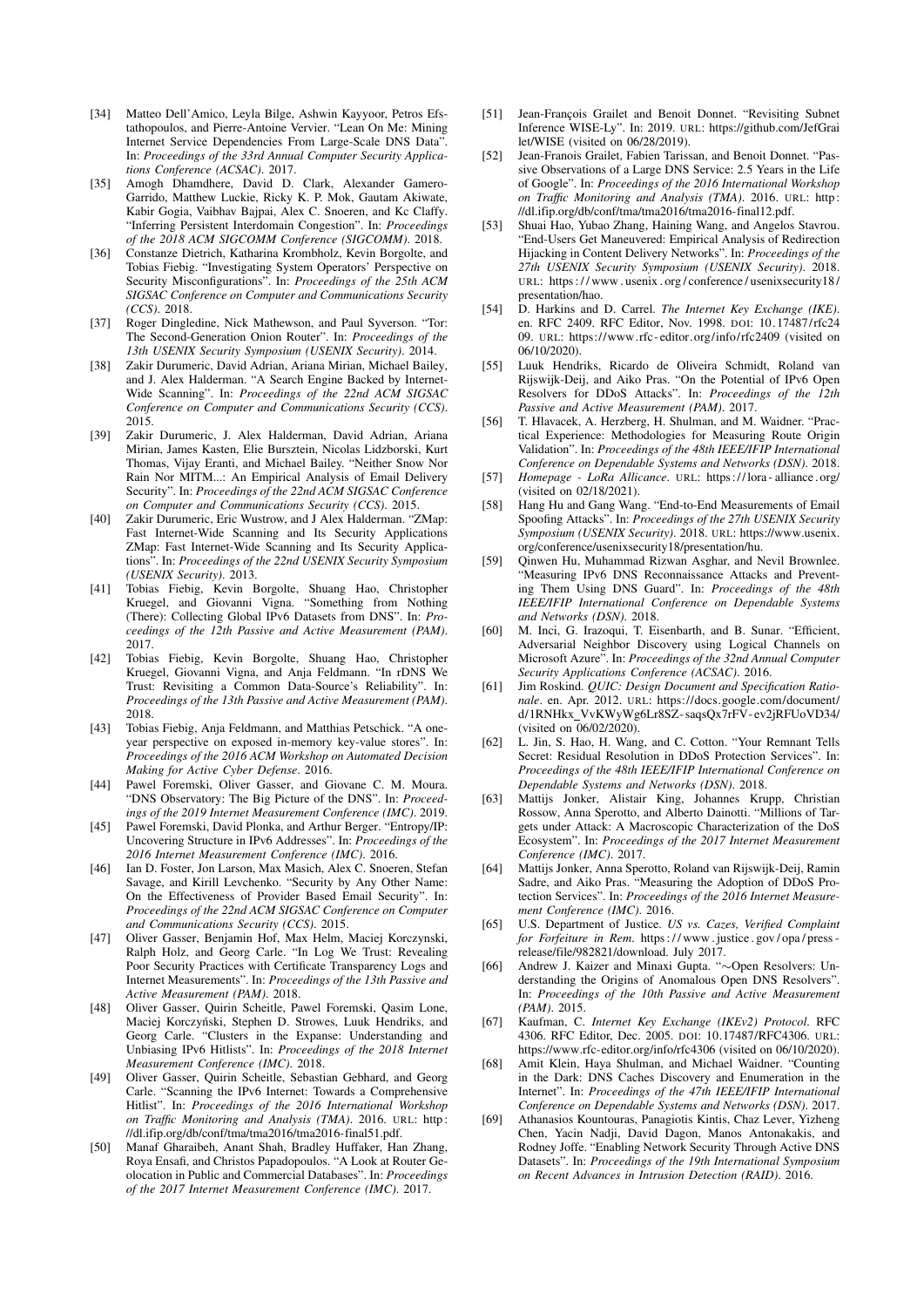- <span id="page-15-2"></span>[70] Thomas Krenc and Anja Feldmann. "BGP Prefix Delegations: A Deep Dive". In: *Proceedings of the 2016 Internet Measurement Conference (IMC)*. 2016.
- <span id="page-15-22"></span>[71] D. Kumar, Z. Wang, M. Hyder, J. Dickinson, G. Beck, D. Adrian, J. Mason, Z. Durumeric, J. A. Halderman, and M. Bailey. "Tracking Certificate Misissuance in the Wild". In: *Proceedings of the 39th IEEE Symposium on Security & Privacy (S&P)*. 2018.
- <span id="page-15-33"></span>[72] Albert Kwon, Mashael AlSabah, David Lazar, Marc Dacier, and Srinivas Devadas. "Circuit Fingerprinting Attacks: Passive Deanonymization of Tor Hidden Services". In: *Proceedings of the 24th USENIX Security Symposium (USENIX Security)*. 2015.
- <span id="page-15-23"></span>[73] Frank Li, Zakir Durumeric, Jakub Czyz, Mohammad Karami, Michael Bailey, Damon McCoy, Stefan Savage, and Vern Paxson. "You've Got Vulnerability: Exploring Effective Vulnerability Notifications". In: *Proceedings of the 25th USENIX Security Symposium (USENIX Security)*. 2016. URL: [https : / / www .](https://www.usenix.org/conference/usenixsecurity16/technical-sessions/presentation/li) [usenix . org / conference / usenixsecurity16 / technical - sessions /](https://www.usenix.org/conference/usenixsecurity16/technical-sessions/presentation/li) [presentation/li.](https://www.usenix.org/conference/usenixsecurity16/technical-sessions/presentation/li)
- <span id="page-15-5"></span>[74] B. Liu, C. Lu, Z. Li, Y. Liu, H. Duan, S. Hao, and Z. Zhang. "A Reexamination of Internationalized Domain Names: The Good, the Bad and the Ugly". In: *Proceedings of the 48th IEEE/IFIP International Conference on Dependable Systems and Networks (DSN)*. 2018.
- <span id="page-15-28"></span>[75] Daiping Liu, Shuai Hao, and Haining Wang. "All Your DNS Records Point to Us: Understanding the Security Threats of Dangling DNS Records". In: *Proceedings of the 23rd ACM SIGSAC Conference on Computer and Communications Security (CCS)*. 2016.
- <span id="page-15-7"></span>[76] Daiping Liu, Zhou Li, Kun Du, Haining Wang, Baojun Liu, and Haixin Duan. "Don't Let One Rotten Apple Spoil the Whole Barrel: Towards Automated Detection of Shadowed Domains". In: *Proceedings of the 24th ACM SIGSAC Conference on Computer and Communications Security (CCS)*. 2017.
- <span id="page-15-18"></span>[77] Suqi Liu, Ian Foster, Stefan Savage, Geoffrey M. Voelker, and Lawrence K. Saul. "Who Is .Com? Learning to Parse WHOIS Records". In: *Proceedings of the 2015 Internet Measurement Conference (IMC)*. 2015.
- <span id="page-15-3"></span>[78] Yang Liu, Armin Sarabi, Jing Zhang, Parinaz Naghizadeh, Manish Karir, Michael Bailey, and Mingyan Liu. "Cloudy with a Chance of Breach: Forecasting Cyber Security Incidents". In: *Proceedings of the 24th USENIX Security Symposium (USENIX Security)*. 2015. URL: [https : / / www . usenix . org / conference /](https://www.usenix.org/conference/usenixsecurity15/technical-sessions/presentation/liu) [usenixsecurity15/technical-sessions/presentation/liu.](https://www.usenix.org/conference/usenixsecurity15/technical-sessions/presentation/liu)
- <span id="page-15-21"></span>[79] Angelique Faye Loe and Elizabeth Anne Quaglia. "You Shall Not Join: A Measurement Study of Cryptocurrency Peer-to-Peer Bootstrapping Techniques". In: *Proceedings of the 26th ACM SIGSAC Conference on Computer and Communications Security (CCS)*. 2019.
- <span id="page-15-19"></span>[80] Chaoyi Lu, Baojun Liu, Zhou Li, Shuang Hao, Haixin Duan, Mingming Zhang, Chunying Leng, Ying Liu, Zaifeng Zhang, and Jianping Wu. "An End-to-End, Large-Scale Measurement of DNS-over-Encryption: How Far Have We Come?" In: *Proceedings of the 2019 Internet Measurement Conference (IMC)*. 2019.
- <span id="page-15-31"></span>[81] Gordon Fyodor Lyon. *Nmap network scanning: The official Nmap project guide to network discovery and security scanning*. Insecure, 2009.
- <span id="page-15-8"></span>[82] Srdjan Matic, Platon Kotzias, and Juan Caballero. "CARONTE: Detecting Location Leaks for Deanonymizing Tor Hidden Services". In: *Proceedings of the 22nd ACM SIGSAC Conference on Computer and Communications Security (CCS)*. 2015.
- <span id="page-15-4"></span>[83] Nora McDonald, Sarita Schoenebeck, and Andrea Forte. "Reliability and Inter-rater Reliability in Qualitative Research: Norms and Guidelines for CSCW and HCI Practice". In: *Proceedings of the 2019 ACM CHI Conference on Human Factors in Computing Systems (CHI)*. 2019.
- <span id="page-15-25"></span>[84] Shun Morishita, Takuya Hoizumi, Wataru Ueno, Rui Tanabe, Carlos Gañán, Michel J.G. van Eeten, Katsunari Yoshioka, and Tsutomu Matsumoto. "Detect Me If You... Oh Wait. An Internet-Wide View of Self-Revealing Honeypots". In: *Proceedings of the 2019 IFIP/IEEE Symposium on Integrated Network Management (IM).* 2019. URL: https://ieeexplore.ieee.org/ [document/8717918.](https://ieeexplore.ieee.org/document/8717918)
- <span id="page-15-6"></span>[85] G. C. M. Moura, M. Müller, M. Wullink, and C. Hesselman. "nDEWS: A New Domains Early Warning System for TLDs".

In: *Proceedings of the2016IEEE Network Operations and Management Symposium (NOMS)*. 2016.

- <span id="page-15-9"></span>[86] Austin Murdock, Frank Li, Paul Bramsen, Zakir Durumeric, and Vern Paxson. "Target Generation for Internet-Wide IPv6 Scanning". In: *Proceedings of the 2017 Internet Measurement Conference (IMC)*. 2017.
- <span id="page-15-29"></span>[87] Johannes Naab, Patrick Sattler, Jonas Jelten, Oliver Gasser, and Georg Carle. "Prefix Top Lists: Gaining Insights with Prefixes from Domain-Based Top Lists on DNS Deployment". In: *Proceedings of the 2019 Internet Measurement Conference (IMC)*. 2019.
- <span id="page-15-26"></span>[88] A. Nappa, R. Munir, I. Tanoli, C. Kreibich, and J. Caballero. "RevProbe: Detecting Silent Reverse Proxies in Malicious Server Infrastructures". In: *Proceedings of the 32nd Annual Computer Security Applications Conference (ACSAC)*. 2016.
- <span id="page-15-0"></span>[89] National Institute of Standards and Technology. *Framework for Improving Critical Infrastructure Cybersecurity, Version 1.1*. en. Tech. rep. NIST CSWP 04162018. National Institute of Standards and Technology, Apr. 2018. DOI: [10 . 6028 / NIST .](https://doi.org/10.6028/NIST.CSWP.04162018) [CSWP.04162018.](https://doi.org/10.6028/NIST.CSWP.04162018) URL: [http://nvlpubs.nist.gov/nistpubs/CSWP/](http://nvlpubs.nist.gov/nistpubs/CSWP/NIST.CSWP.04162018.pdf) [NIST.CSWP.04162018.pdf](http://nvlpubs.nist.gov/nistpubs/CSWP/NIST.CSWP.04162018.pdf) (visited on 04/06/2020).
- <span id="page-15-20"></span>[90] Carl Nykvist, Linus Sjöström, Josef Gustafsson, and Niklas Carlsson. "Server-Side Adoption of Certificate Transparency". In: *Proceedings of the 13th Passive and Active Measurement (PAM)*. 2018.
- <span id="page-15-27"></span>[91] *Open Resolver Project*. URL: [http://openresolverproject.org/.](http://openresolverproject.org/)
- <span id="page-15-32"></span>[92] Lars Øverlier and Paul Syverson. "Locating Hidden Servers". In: *Proceedings of the 27th IEEE Symposium on Security & Privacy (S&P)*. 2006.
- <span id="page-15-10"></span>[93] Ramakrishna Padmanabhan, Amogh Dhamdhere, Emile Aben, kc claffy, and Neil Spring. "Reasons Dynamic Addresses Change". In: *Proceedings of the 2016 Internet Measurement Conference (IMC)*. 2016.
- <span id="page-15-15"></span>[94] Ramakrishna Padmanabhan, Zhihao Li, Dave Levin, and Neil Spring. "UAv6: Alias Resolution in IPv6 Using Unused Addresses". In: *Proceedings of the 10th Passive and Active Measurement (PAM)*. 2015.
- <span id="page-15-14"></span>[95] Ramakrishna Padmanabhan, Aaron Schulman, Dave Levin, and Neil Spring. "Residential Links under the Weather". In: *Proceedings of the 2019 ACM SIGCOMM Conference (SIGCOMM)*. 2019.
- <span id="page-15-11"></span>[96] J. Park, A. Khormali, M. Mohaisen, and A. Mohaisen. "Where Are You Taking Me? Behavioral Analysis of Open DNS Resolvers". In: *Proceedings of the 2019 USENIX Symposium on Networked Systems Design and Implementation (NSDI)*. 2019. URL: [https://www.usenix.org/conference/nsdi19/presentation/](https://www.usenix.org/conference/nsdi19/presentation/jin) [jin.](https://www.usenix.org/conference/nsdi19/presentation/jin)
- <span id="page-15-13"></span>[97] J. Park, A. Khormali, M. Mohaisen, and A. Mohaisen. "Where Are You Taking Me? Behavioral Analysis of Open DNS Resolvers". In: *Proceedings of the 49th IEEE/IFIP International Conference on Dependable Systems and Networks (DSN)*. 2019.
- <span id="page-15-12"></span>Paul Pearce, Ben Jones, Frank Li, Roya Ensafi, Nick Feamster, Nick Weaver, and Vern Paxson. "Global Measurement of {DNS} Manipulation". In: *Proceedings of the 26th USENIX Security Symposium (USENIX Security)*. 2017. URL: [https : / /](https://www.usenix.org/conference/usenixsecurity17/technical-sessions/presentation/pearce) [www . usenix . org / conference / usenixsecurity17 / technical](https://www.usenix.org/conference/usenixsecurity17/technical-sessions/presentation/pearce)  [sessions/presentation/pearce.](https://www.usenix.org/conference/usenixsecurity17/technical-sessions/presentation/pearce)
- <span id="page-15-30"></span>[99] Giancarlo Pellegrino, Onur Catakoglu, Davide Balzarotti, and Christian Rossow. "Uses and Abuses of Server-Side Requests". In: *Proceedings of the 19th International Symposium on Recent Advances in Intrusion Detection (RAID)*. 2016.
- <span id="page-15-24"></span>[100] Adrienne Porter Felt, Richard Barnes, April King, Chris Palmer, Chris Bentzel, and Parisa Tabriz. "Measuring {HTTPS} Adoption on the Web". In: *Proceedings of the 26th USENIX Security Symposium (USENIX Security)*. 2017. URL: [https : / / www .](https://www.usenix.org/conference/usenixsecurity17/technical-sessions/presentation/felt) [usenix . org / conference / usenixsecurity17 / technical - sessions /](https://www.usenix.org/conference/usenixsecurity17/technical-sessions/presentation/felt) [presentation/felt.](https://www.usenix.org/conference/usenixsecurity17/technical-sessions/presentation/felt)
- <span id="page-15-1"></span>[101] Christopher Rentrop and Stephan Zimmermann. "Shadow IT: Management and Control of Unofficial IT". In: *Proceedings of the The 6th International Conference on Digital Society (ICDS)*. 2012.
- <span id="page-15-17"></span>[102] RIPE. *Routing Information Service (RIS)*. Nov. 2019. URL: [ht](https://www.ripe.net/analyse/internet-measurements/routing-information-service-ris/routing-information-service-ris) [tps:// www . ripe . net/ analyse/internet - measurements/ routing](https://www.ripe.net/analyse/internet-measurements/routing-information-service-ris/routing-information-service-ris)  [information-service- ris/routing-information-service- ris](https://www.ripe.net/analyse/internet-measurements/routing-information-service-ris/routing-information-service-ris) (visited on 06/22/2020).
- <span id="page-15-16"></span>[103] *Routeviews – University of Oregon Route Views Project*. en-US. URL: http://www.routeviews.org/routeviews/ (visited on 06/22/2020).